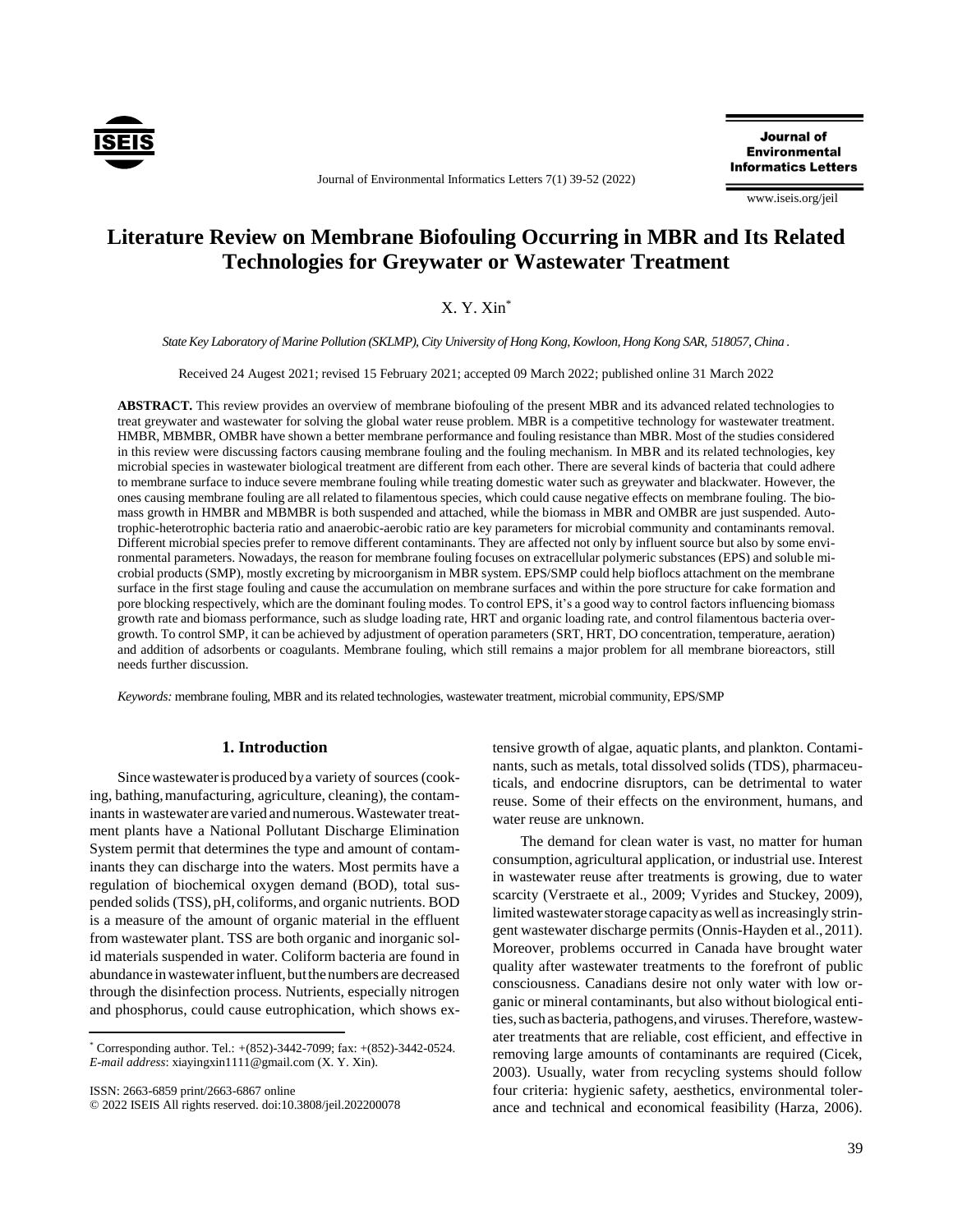These requirements ask for more advanced wastewater treatment technologies to meet the water quality of effluent.

Recently, more attention has been paid to the membrane bioreactor (MBR) technology for wastewater treatment due to its higher efficiency in contaminant removal, excellent effluent quality, low/zero sludge production, compact size and lower energy consumption (Liu et al., 2010). A membrane bioreactor (MBR) combines the activated sludge with a membrane separation process (Melin et al., 2006). However, the widespread application of MBR is constrained by membrane fouling, which reduces the production rate and increases the complexity of membrane filtration operations (Lim and Bai, 2003). To solve this problem, a hybrid membrane bioreactor (HMBR) is an attracting solution for using suspended carriers as supporting media for biofilm development in the aeration tank. HMBR not only improves the efficiency of biodegradation, but also enhances the nitrification process (Mnch et al., 2000). Alternatively, another wastewater treatment technology based on a combinationof biofilm processes and membrane filtration technology is a moving bed membrane bioreactor (MBMBR), which are excellent for its high efficiency in the removal of organic carbon, ammonium, nitrates, and nitrites (Ivanovic and Leiknes,2008).MBMBRcouldshowsuspended andattached growth of microorganisms together (Chu and Wang, 2011; Martín-Pascual et al., 2012; Pal et al., 2012). What's more, there has been increasing interest in a novel combination of forward osmosis (FO) and biological process for wastewater treatment, named as the osmotic membrane bioreactor(OMBR)(Achilli et al.,2009). Compared to conventional MBR, OMBR presents some unprecedented advantages: low energy consumption, higher theoretical water flux, higher rejection of the FO membrane and high quality effluent, as well as low fouling potential (Wang et al., 2010; Yap et al., 2012).



**Figure 1**. Flow chart.

The developments of cost-effective membrane manufacturing technology and increasingly stringent regulations for the discharge of effluents have given an impetus to the application of membrane bioreactors for wastewater and reuse (Yang et al., 2006). However, membrane fouling, which results in smaller permeate flux and higher operational costs, has been the main barrier to the widespread application of membrane bioreactor. Fouling also increases the undesired frequency of membrane cleaning and replacement, which would bring higher operational cost and shortening of membrane life (Hong et al., 2002). Even though MBR related technologies are introduced for achieving better fouling control for their more effective process design and operation procedures, membrane fouling could still have a negative effect on membrane operation. Yang et al. (2009) reported that the overgrowth of filamentous bacteria in the MB-MBRresulted in severe cake layer and induced a large quantity of EPS, which would do great harm to membrane filtration. For OMBR, membrane fouling can occur not only in the MBR it-self, but also in the downstream RO system (Vrouwenvelder and Van der Kooij, 2001). Specifically, high concentrations of dissolved organic compounds in the effluent can cause severe RO membrane fouling, leading to reduction of water flux and deterioration of treated water quality (Barger and Carnahan, 1991).

To complement the current knowledge on MBR and its related technologies fouling, this review paper mainly focuses on three issues (Figure 1). Firstly, this paper will introduce MBR and its advanced related technologies to treat greywater and wastewater for water reuse. Secondly, it will summarize the function of microbial community on membrane fouling, and key microbial species in MBR, HMBR, MBMBR and OMBR and their differences. Factors influencing their growth rate and performance and their contribution to contaminant removal will be discussed. Lastly, through collecting information on microbial community difference analysis, the role of EPS/SMP on membrane fouling and control strategies, this review attempted to understand mechanism of membrane biofouling, influencing factors causing membrane biofouling and strategies for the control of membrane biofouling.

## **2. The Application of Membrane Bioreactors and Related Technologies in Greywater and Wastewater Treatment**

The classification of household wastewater is usually into greywater and blackwater (Haruvy, 1997).Greywater is defined as wastewater produced from domestic activities such as dish washing, laundry and bathing, whereas blackwater consists of toilet water (Eriksson et al., 2002; Santasmasas et al., 2013).

Interest in the membrane bioreactor (MBR) technology for wastewater treatment has increased because of the strict regulation on water quality, need for water reclaimation, and increase of cost efficiency with the improvement of membrane technology (Choi et al., 2002). The advantages of MBR technology for wastewater treatment include: (1) capability of conducting high volumetric organic loading rates and small reactor volume due to increased biomass concentration (Huang et al., 2001; Boehler, et al., 2007); (2) improved effluent water quality for water recycling because suspended solids and bacteria larger than the membrane pore size are retained by membrane (Rosenberger et al., 2002); and (3) complete and stable nitrification owing to the retention of slow-growing nitrifying bacteria at a prolonged solids retention time (SRT) (Yoon et al., 2004; Li et al., 2006).

However, the widespread MBR application is limited by membrane fouling, which decreases the production rate and in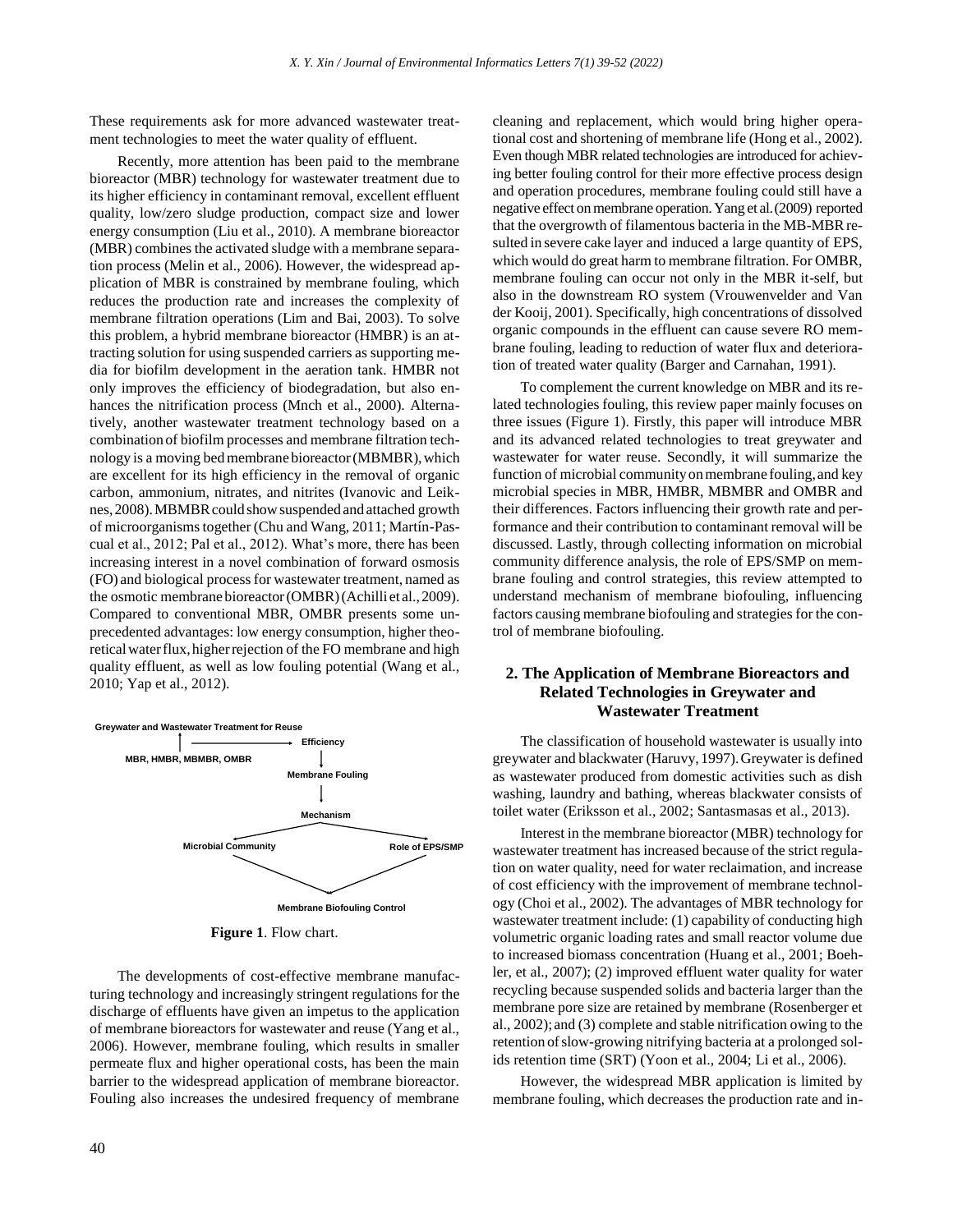creases the complexity of membrane filtration operations.In order to control membrane fouling, many studies have been conducted. Among them, the one attracting wide attention is a hybrid membrane bioreactor (HMBR). Some studies pointed out the ability of the attached biofilm to adsorb small biological flocs and colloidal matter, so that the membrane fouling in HMBR can be reduced (Liu et al., 2010). Liu et al. (2010) presented that a pilot-scale HMBR was developed by introducing biofilm carriers into a CMBR for municipal wastewater treatment.The resultsindicated that the HMBR apparently improved the organic removal. The COD removal rate increased from 90.4 to 94.2%. The HMBR also improved the nutrients removal effectively. Considering NH<sub>4</sub><sup>+</sup>-N, TN and TP, the HMBR improved the removal rate by 4.2, 13.7 and 1.7%, respectively. The speed of TMP accumulation in the HMBR was apparently slowed down, indicating that the HMBR reduced membrane fouling significantly. Yang et al. (2009) compared the filterability of sludge suspension in HMBR and MBR for assessing the suspended carriers influence on the sludge suspension. The suspended carriers in HMBR had negative effects on the filterability of the sludge suspension. The increase rate of TMP for HMBR was far lower than that of MBR during long-term operation. The mean particle size of sludge suspension in HMBR decreased more sharply than that in MBR. Thus, the resistance increasing rates in HMBR were greater than that in MBR with the prolonging of operation time. Ravindran et al. (2009) presented that the HMBR with PAC and microorganisms was effective in removing nitrate, NOM, THMFP, alachlor, and MS-2, meeting the overall treatment objectives. The technology appears to be ideally suited for small-scale systems such as wellhead applications. The studies showed that the initial fouling occurred due to the exposure of the membrane to the feed with fast flux decline, and the period of rapid fouling with substantial flux decline rates, while slow fouling with low flux decline rates.

An alternative technology for wastewater treatment is a hybrid system, in which an MB for biodegradation of soluble organic matter is coupled with an MBR. MBMBR has the potential to utilize the best characteristics of both biofilm processes and membrane separation(Ivanovic and Leiknes, 2008). By this technology, the biofilm system may decrease the concentration of suspended solids and increase the extent of membrane fouling. In relation to organic matter and nutrient removal, several studies show that MBMBR technology have obtained COD removal efficiency greater than 93% (Yang et al., 2009; Yang and Yang, 2011; Martín-Pascual et al., 2014). Martín-Pascual et al. (2014) investigated the MBMBR had yields of organic matter removal close to a membrane bioreactor operating with higher MLSS. This technology could reduce the energetic demands and fouling problems associated with MBR technology. The MBMBR system removed  $93.44 \pm 2.13\%$  of COD, 97.73  $\pm$  0.81% of BOD<sub>5</sub>, respectively. In another study, a MBMBR exhibited better total nitrogen removal efficiencies  $($ >70%) than those of a CMBR at the same operating conditions (Yang et al., 2009). Yang and Yang (2011) investigated an intermittently aerated MBMBR to achieve SND via nitrite. Results demonstrated that intermittent aeration was an effective approach to achieve nitrition removal and the COD/TN ratio was another key factor affecting TN removal. The activities of nitrite oxidizing bacteria were inhibited and could recover under subsequent continuous aeration. Yang et al. (2009) studied that a MBMBRwasstudied for simultaneously removing organic carbon and nitrogen fromwastewater.COD removal efficiency averaged at 95.6% during 4 months. The MBMBR system presented good performance on nitrogen removal at different COD/TN ratios. When COD/TN and the total nitrogen (TN) load was 8.9 and 7.58 mg/L h respectively, the TN and ammonium nitrogen removal efficiencies were over 70.0 and 80.0%, respectively, and the removed TN load reached to 5.31 mg/L h.

Due to more stringent regulations, extensive treatment of wastewater is becoming increasingly important. An energy effective innovative osmotic membrane bioreactor (OMBR) is currently under development (Cornelissen et al., 2008; Achilli et al., 2009). In the OMBR, waste is fed into a reactor which is continuously aerated to supply oxygen forthebiomass.Through osmosis, water diffuses from the bioreactor, across a semi-permeable membrane, and into a lower water chemical potential DS. The FO membrane plays as an obstacle to solute transport and provides high rejection of the contaminants.The diluted DS issentto a reconcentration process which reconcentrates the DS and generates a high-quality product water (York et al., 1999; Cath et al., 2005). It is known that conventional wastewater treatment processes could not obtain the effective removal of trace organic contaminants (Ternes et al., 2004). However, OMBR can offer an enhanced removal efficiency for hydrophobic trace organics (De Wever et al., 2007). Alturki et al. (2012) reported a novel osmotic membrane bioreactor (OMBR) for wastewater treatment.25 out of 27 trace organic compounds with molecular weight higher than 266 g/mol were removed more than 80%. It was controlled by the interaction between physical separation of the FO membrane and biodegradation process.The removal efficiency of the other 23 compounds with molecular weight less than 266 g/mol was very scattered. Thus, the removal efficiency of low molecular weight compounds by OMBR appears to depend mostly on biological degradation. In OMBR,the FO membrane allows high rejection of various containments and mineral salts, and results in very high quality effluent water. This high rejection of the FO membrane could facilitate the removal and recovery of phosphorus from wastewater. Qiu and Ting(2014) reported a new way to manage phosphorus recovery from wastewater by an OMBR.  $PO<sub>4</sub><sup>3</sup>$ ,  $Ca<sup>2+</sup>$ ,  $Mg^{2+}$  and unconverted NH<sub>4</sub><sup>+</sup> could be rejected by the forward osmosis (FO) membrane and enlarged within the reactor. The precipitates were mostly amorphous calcium phosphate (ACP) with phosphorus content  $> 11.0\%$ . Most importantly, this process can recover almost all the phosphorus, except for the portion assimilated by bacteria. High concentrations of organic matter and NH<sup>4</sup> + -N in the effluent can cause severe fouling of RO membranes, leading to reduction of water flux and deterioration of water quality (Barger and Carnahan, 1991). Achilli et al. (2009) presented a novel submerged OMBR system.Long-term water fluxes with activated sludge operated at a solids concentration of 5.5 g MLSS/L were only 18% lower than water fluxes using doubly deionized water feed.The removal efficiencies for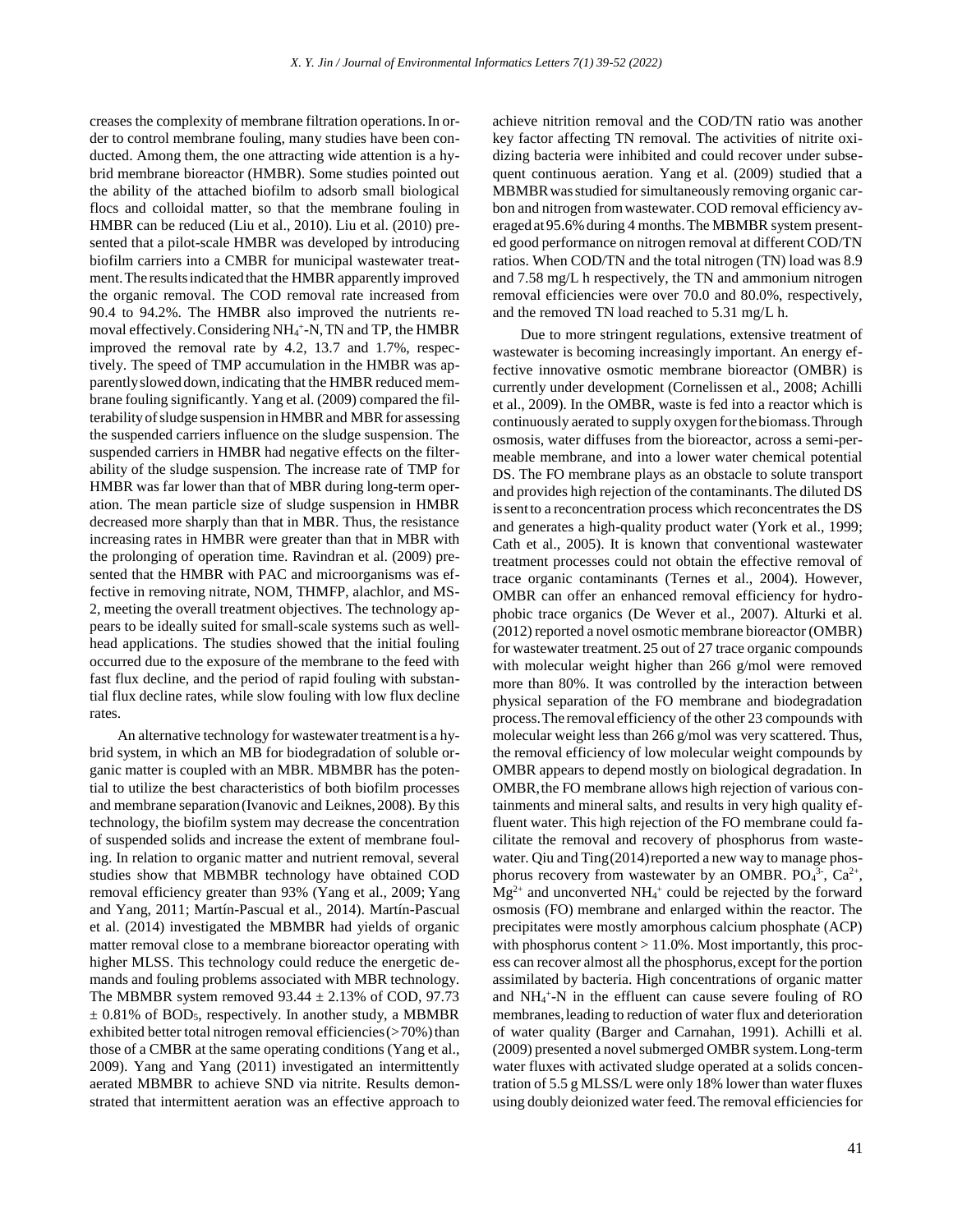TOC and NH<sub>4</sub><sup>+</sup>-N were greater than 99 and 98%, respectively, suggesting a better compatibilityoftheOMBRwith downstream RO systems.Moreover,the OMBR system required substantially less backwashing for restoring water flux to approximately 90% of the initial water flux then CMBR.

### **3. Composition and Characterization of Microbial Community Used in MBR and Its Related Technologies**

Manystudies could provide fundamental information to relatemicrobial community dynamics with the factors which contribute to membrane biofouling in MBR and its related Technologies. Key microbial species in different MBR systems and in various living conditions such as suspended or attached state would cause biofouling with various velocities and extent.Some parameters for controlling microbial composition containing oxygen content and nutrient concentration would interact with microbial community. Some identification methods could provide more details on microorganism analysis, including species morphology and gene analysis.

#### **3.1. MBR**

The microbial community plays an important role in MBR system (Judd, 2008; Drews, 2010). Calderón et al. (2011) found that the main populations of bacteria, which cause membrane fouling, were *Firmicutes* at a percentage of 42.3%, and *Alphaproteo*-*bacteria*,at a percentage of 30.8%,while the populations of archaea were affiliated to the *methanosarcinales* and *methanospirillaceae*. *Sphingo*-*monadaceae*-*related* bacteria and *Methanogenicarchaea*were found to be components of biofouling, even after chemical cleanings. Bugge et al. (2013) reported that the morphology of sludge flocs was single cells, microcolonies, and filamentous bacteria with or without epiphytes. The floc structure is tight, dense flocculated with low levels of filamentous bacteria, leading to the low impact on sludge floc structure. Viceversa, as poorly flocculated sludge flocs, shows an open structure with high levels of filamentous bacteria. For well flocculated sludge, the dominating filamentous morphotypes belonged to Mycolata, and for poorly flocculated sludge, the predominating filamentous besreria belonged to M. parvicella accompanied Mycolata, which was the dominating filament. These two groups caused foaming problems. Other sludge contains a mixtuer of Mycolata, M. parvicella and Type 0041. The dominant bacterial functional groups, nitrifiers, denitrifiers, and polyphosphate accumulating organisms (PAOs) would have a huge ability on nitrogen and phosphorous removal. The growth mode of the bacterial populations within the flocs was single cells or weak porous cell aggregate, strong microcolonies with tightly packed cells, or filaments. Among the nitrifiers, the ammonium oxidizing bacteria (AOB) among *Betaproteobacteria* showed that primarily Nitrosomonas were most abundant with small*Nitrosospira*populations.Nitriteoxidizingbacteria (NOB) belonged to the genus *Nitrospira*. The PAOs were *Accumulibacter* and *Tetrasphaera*. The number of filamentous bacteria was high with  $20 \sim 35\%$  of the biomass. They were primarily *Microthrix*,belonging to *Chloroflexi*, and some low numbers of

# *H*. *hydrossis*, belonging to TM7 (Bugge et al., 2013).

The living mode of microorganism in MBR has a great influence on contaminants removal efficiency. There are two different sets of submerged MBRs: suspended (without media) and attached growth (with moving media) (Sombatsompop, et al., 2006). Khan et al. (2011) studied the performance of attached growth (AG) and suspended growth (SG) membrane bioreactors (MBRs) in treatingdomesticwastewater.The result showed that AG-MBR had a higher removal efficiency of COD, TN and TP than SG-MBR. It infers that small bioparticles have higher microbial activity and the growth of complex biomass within suspended carriers resulted in improved TN and TP removal in AG-MBR. However, some integrated MBRs with both suspended and attached could show a much higher organics removal efficiency. Ho and Sung (2010) investigated an anaerobic membrane bioreactors. The result showed biomass can be both suspended and attached with suspended biomass increasing, which played the most important role with microbial activity, and mainly contributed to organics removal.

Autotrophic-heterotrophic bacteria ratio and anaerobicaerobic ratio are key parameters for microbial community composition. Organic nutrition would affect autotrophic-heterotrophic bacteria ratio, and anaerobic-aerobic ratio would influence contaminants removal. It is well known that high ratio of COD/TN means the richness of organic substrates in MBR system, where heterotrophic bacteria can grow quickly and utilize most of oxygen and nutrition. Thus, as a kind of autotrophic bacteria, the activity of nitrifiers is restrained, resulting in a low nitrification rate. However, in Liu et al. (2008) research, the improvement of COD/TN ratio brought the increase of the removal rates for both of NH<sub>4</sub><sup>+</sup>-N and TN. In the system, the ratio of COD/TN was very low, and the concentration of organic nutrition was not the main parameter affecting nitrifiers growth, but was the key index controlling the denitrification. The enhanced denitrification with higher ratio of COD/TN could remove the adverse effects of NO<sub>x</sub>-N with high concentration on nitrifiers growth. However, if the system was short of nutrition with high concentration of  $NO<sub>x</sub>$ -N, the concentration of  $NO<sub>x</sub>$ -N would become higher by accumulating and restraining both of denitrification and nitrification in the aerobic and anaerobic area greatly. Tran et al. (2013) discovered that the higher heterotrophic and autotrophic activities of the MBR were attributed to the harsh alternating anoxic and aerobic conditions, which selected for populations with inherently faster growth rates.Liang et al. (2010) investigated that *Nitrosomonas* was the dominant AOB, while *Nitrospira* and *Nitrobacter* species were dominant NOB. Higher nitrifying activities should be related with more diversity of nitrifying bacterial populations in MBR.Thus, metabolic selection through alternating anoxic and aerobic processes has the potential of higher bacterial activities and could improve nutrient removal.

### **3.2. HMBR**

Ahybrid membrane bioreactor (HMBR) was developed by adding biofilm carriers into a CMBR. HMBR simultaneous contains suspended and attached biomasses in the bioreactor. Such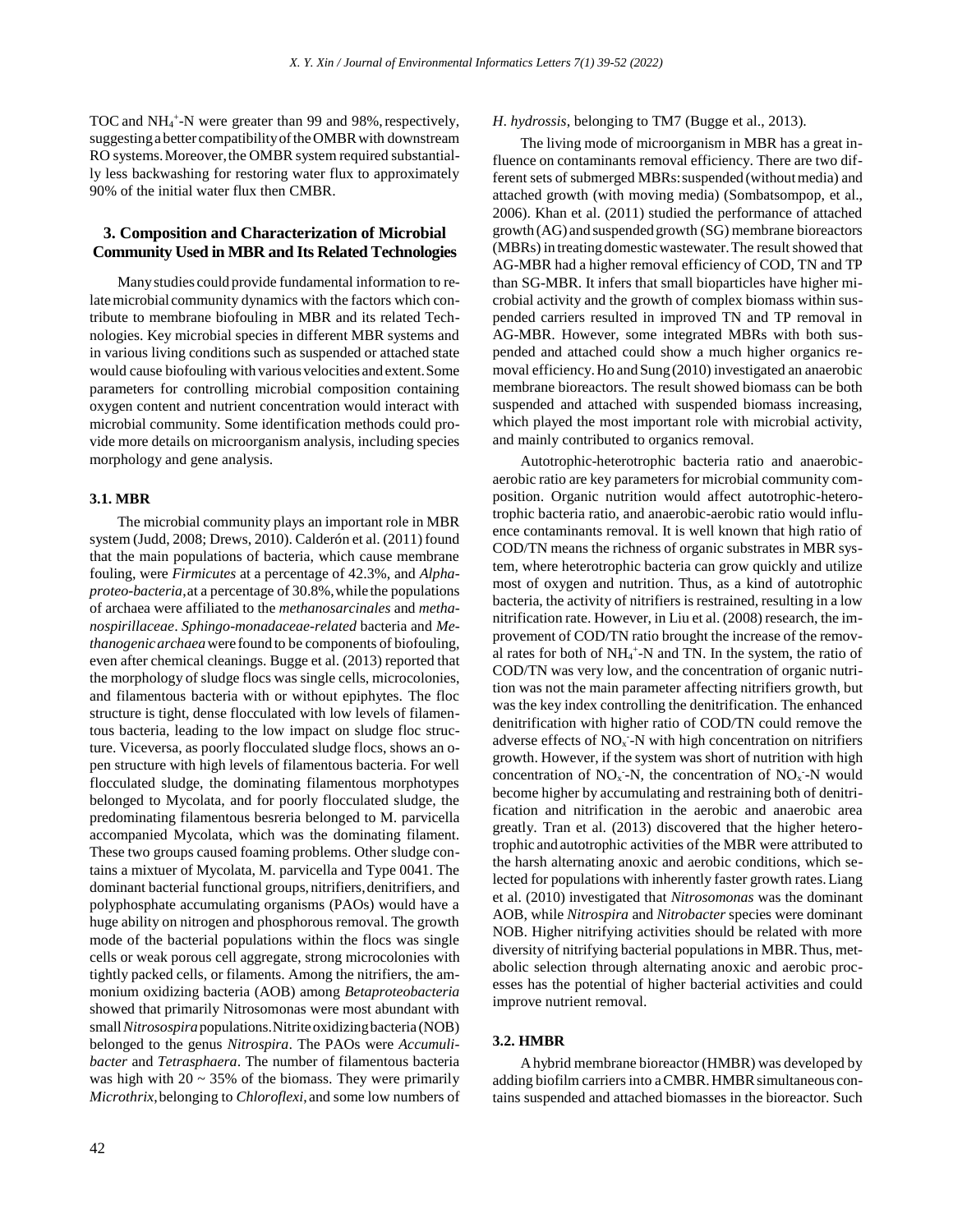anovelmethodeffectivelyincreasedthetotalquantityofbiomass in the bioreactor and improved the organic removal. Since the porous suspended carriers could supply anoxic or anaerobic condition for anaerobe such as denitrifying bacteria even in aerobic system, the difference in the microbes and morphological composition between HMBR and CMBR exist.Liu et al.(2010) investigated that a pilot-scale HMBR process employing suspended and attached biomass simultaneously in the aeration tank was run for wastewater treatment, combining Kaldnes K3 biofilm carriers with a mixed liquor suspended solids (MLSS) of 3500 mg/L. As mentioned previously, the HMBR apparently improved the organic removal.The COD removal rate increased from 90.4 to 94.2%. It also improved nutrients removal effecttively. Average NH<sub>4</sub><sup>+</sup>-N, TN and TP removal was enhanced by 4.2,13.7, and 1.7%,respectively.The SRT of the attached biomass is higher than that of the suspended biomass, and this makes it available for the growth of nitrifying microorganisms preferentially on the carriers and consequently results in a higher  $NH_4$ <sup>+</sup>-Nremoval.Many studies indicate that under suspended biomass, simultaneous nitrification-denitrification (SND) was affected by both DO and the floc size. Lim et al. (2004) observed a slight difference in microbial community structure between the anoxic and the aerobic condition. It is known that larger floc size could result in much higher TN removal than smaller floc size does in the same bioreactor under similar DO conditions (Zhang and Qi, 2007). In a HMBR, the function of the biofilm attached to the carriers was similar to that of larger biological flocs, because their increased size and inner space could provide better conditions for forming anoxic zones for denitrification within the attached biomass. Miura et al. (2007) reported that the pre-coagulation and sedimentation process had a larger impact on bacterial community structures than MLSS concentration did, because the influent water quality of the HMBR (turbidity, TOC, DOC, TP and pH) were significantly different from that of the CMBR. Especially, the effluent pH was lower, which probably caused the different microbial communities in the HMBR. Moreover, most incoming microorganisms could be removed by the precoagulation and sedimentation, which also significantly influenced the bacterial community structures in the HMBR.

#### **3.3. MBMBR**

An alternative to the CMBR is to combine a biofilm reactor with membrane filtration, which could enhance the system performance and decrease the effect of suspended solids on membrane fouling (Leiknes et al., 2006; Leiknes and Ødegaard, 2007). This system was indicated as a moving bed membrane bioreactor (MBMBR).Microbial community in a MBMBR system develops in different types of aggregates, such as suspended flocs or attached biofilms. The immobilization of microorganisms has benefits in the development of slow-growing microbial species, such as nitrifying bacteria, and also can support a proper environment for aerobic and anoxic microorganisms (Liang et al., 2010). Therefore, differences in the bioactivity of the mixed liquor and the biofilm can occur. The MBMBR is a mixed reactor with the biomass carriers. They could not settle due to their lower density compared to water,evenwith biomass on it.The carriers aremoving through the bioreactor by aeration.

The surplus sludge washed off from the carriers or built in the sludge flocs in the suspension partly precipitate on the bottom. The settled sludge was released off by opening the drain valve of the reactor. Jabornig and Favero (2013) reported that a total suspended solids concentration between 100 and 500 mg/L could be maintained under a drained volume of 2 L/week. A loading rate of the biomass carriers with  $0.004$  kg BOD/m<sup>2</sup> d resulted in a biofilm area of 9.4  $m<sup>2</sup>$  or roughly 30 L of biomass carriers. Thus, the adaptation of the microorganism to the environment and growth on the biomass carriers stabilized the degradation process and improved the systemperformance.Martı´n-Pascual et al.(2014)investigated that the MBMBR had yields of organic matter removal with a lower MLSS concentration, close to a CMBR with higher MLSS. Since then, it is possible to reduce the MLSS concentration without decreasing the removal efficiency of the system. In addition, if the MLSS concentration is lower than that of the MBR, the energetic costs of the MBMBR are lower than the MBR,because less aeration is required.Thus, this technology could reduce both fouling problems and energetic demands.

Some researchers have done a lot of work on microbial community analysis and the factors affecting their composition in MBMBR system. Yang et al. (2009) studied the respective respirometric activities of heterotrophic bacteria, ammonium oxidizers and nitrite oxidizers at the steady time of each phase. It implied when COD/TN ratio was stepwise decreased from phase III to phase V, the relative abundance of heterotrophic bacteria decreased gradually in the CMBR and hardly changed in the MBMBR, which can be deduced that the ability of shock loading endurance was better in the MBMBR than in the CMBR.The relative abundance of ammonium oxidizers and nitrite oxidizers had no regular change in both reactors. Yang et al. (2009) also compared sludge in MBMBR and CMBR. The sludge color was yellow in the MBMBR and khaki in the CMBR. Microbial species were plentiful in the MBMBR. Filamentous bacteria and protozoa organisms including *Ciliates*, *Vorticella*, and *Amoebae* were observed abundantly. Microscopic examination revealed that a certain amount of *Metazoans* including *Rotifers* and *Nematodes* also presented in the MBMBR. While in the CMBR, the dominant community of bacteriawas *Epistylis* and Vorticella.A small quantity of *Amoebae* and *Rotifers* was found in CMBR. It can conclude that the microbial multiformity in the MBMBR was richer than that in the CMBR.However,this study also showed that the membrane fouling was more severe in the MBMBR than in the CMBR. It inferred that the filamentous bacteria in the MBMBR caused a thick and dense cake layer on the membrane surface.

Some environmental factors changing could lead to AOBs (those that oxidize ammonia to nitrite) and NOBs (those that oxidize nitrite to nitrate) community changing. DO concentration is a key factor affecting nutrition and sludge bulking (Sliekers et al., 2005). Under low DO concentration, AOBs have outcompeted NOBs, based on the higher oxygen affinity of AOBs than NOBs (Zhang and Qi, 2007). Winkler et al. (2012) reported that under anoxic conditions, the decay rate of AOB was zero,while the decay rate of NOB was invariable, almost equaling. Yang and Yang (2011) also verified that the activities of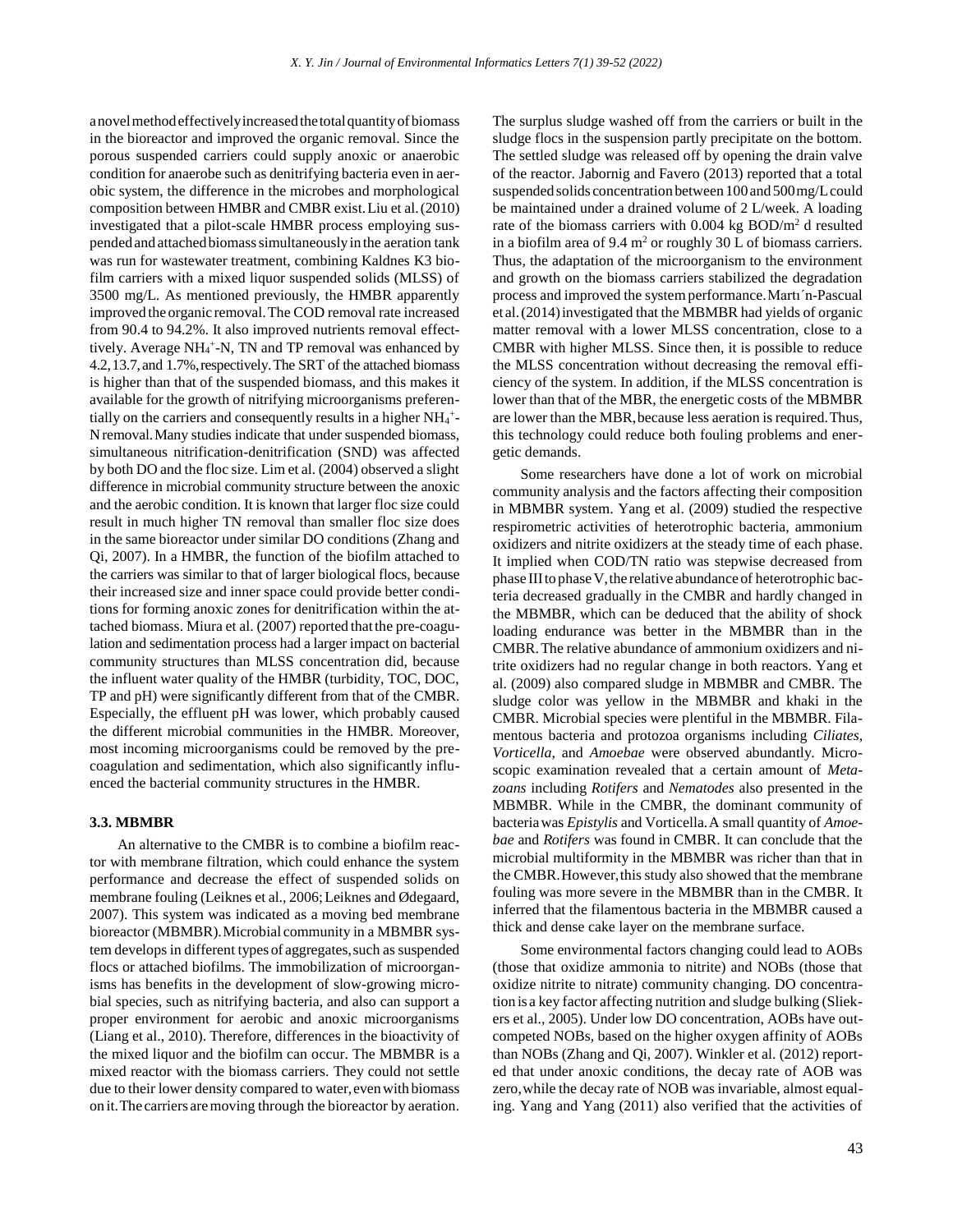the NOBs were inhibited under the intermittently aerated mode, but could be covered under continuous aeration. On the contrary, AOBs did not exhibit any impact with the anoxic disturbance.

#### **3.4. OMBR**

An OMBR is an innovative membrane bioreactor for wastewater reclamation, combining activated sludge treatment and forward osmosis (FO) membrane separation with a posttreatment. The driving force is a concentration difference over the membrane surface using a draw solution at the membrane product side, drawing pure water from the feed water side towards the product side. Cornelissen et al. (2011) conducted an OMBR research to investigate its performance on wastewater reuse. It could be concluded that (1) FO performance (water flux) depended on the temperature due to viscosity effects of the feed solution;(2) FO performance was independent of activated sludge type with different compositions in COD and conductivity;and(3) Higher flux values were obtained for FO membranes facing the draw solution side due to lower internal concentration polarization effects.

OMBR has a high organic nutrient removal efficiency and its microbial community is easily affected by environmental conditions (such as temperature and salinity). Especially, some functional bacteria, such as AOB, NOB, and denitrifying bacteria are more sensitive to elevated salinity conditions (Moussa et al., 2006; Osaka et al., 2008). Hence, the elevated salinity is likely to influence microbial biological activities as well as system performance. It indicated that the organic matter removal constantly reached up to 98% during the OMBR operation, although there is significant accumulation of TOC within the reactor. The reason for TOC accumulation is because of the FO membrane having a much smaller pore size. The high rejection of the FO membrane (> 99%) caused significant DOM accumulation within the reactor. This DOM could be contributed to EPS release and themetabolic products and intermediates generation by microorganisms (Tan et al., 2015). Tan et al. (2015) also indicated salt accumulation at the beginning of the operation caused mild deterioration of nitrifying activity in the reactor, leading NH<sub>4</sub><sup>+</sup>-N to accumulate to 10.0 mg/L. This is for AOB are generally slow growing and sensitive to environmental conditions changes (such as temperature and salinity), AOB activities are easily inhibited (Lay et al., 2010). This may relate to the shift in activated sludge bacterial community structures in the first  $2 \sim 3$  weeks. However, biodegradation of TOC was not significantly affected, and remained relatively stable at the same level even after adding silver nanoparticles, as system additions, possibly due to the diverse bacterial community in the reactor. Qiu and Ting (2013) presented significant accumulation of organic matter and NH<sub>4</sub><sup>+</sup>-N, indicating the bioactivity deterioration resulted from salt accumulation. With the salinity increasing, high salt-tolerant new species has taken over almost all the dominant species. AOB community presented significant succession among species of*Nitromonas*.ForNOB,*Nitrospira* was not significantly influenced. However, *Nitrobacter* would be washed out within the first 10 days. It could be observed that significant succession of denitrifying bacterial community from

#### *a*- to *c*-*Proteobacteria* members also presented in the system.

In MBR and its related technology systems, there were several kinds of bacteria which could adhere to membrane surface to generate severe membrane fouling while treating domestic water such as greywater and blackwater. Guo et al. (2008) found thatthe bacteria inducing membrane biofilms could probably be *Pseudomonas sp*.and *Nitrobacter sp*.whendealingwith bathing wastewater. Xia et al. (2008) used SEM and FISH to confirm that there were certain bacteria on the membrane surface which caused membrane fouling. The bacteria species were likely to be *Pseudomonas sp*., *O*. *anthropi sp*. and *Enterobacter sp*., respectively. Wastewaters from the toilets, as blackwater, are extremely harmful to the aquatic environment because they have high concentrations of suspended solids, uncountable number of microorganisms (including fecal bacteria, pathogenic bacteria, and even viruses) and large quantities of ammonia and organic pollutants (Knerr et al., 2011). Abundant microorganisms especially subminiature animals were found in the mixed liquids, such as *Aspidisca sp*., *Vorticella sp*., *Suctoria sp*., and *Rotifer sp*.. The microbial communities and their activities were similar to those in the conventional activated sludge processes. Moreover, *Aeoloosma hemprichii* was also detected, which always survived in the anaerobic condition (Li et al.,2007). Thus, distinctive microorganisms are presented in different water sources. They would have no doubt leading to a deep influence on membrane performance.

In MBR and its related technology systems, the filamentous species could cause negative effects on settling properties, and they have an impact on the filterability. The effect of the common filamentous species on the filtration properties under different modes of MBRs would have an influence on fouling. In HMBR system, the decrease of the membrane resistance, especially the cake layer resistance, eventually brought about a much slow increase of TMP and a prolonged filtration cycle. The large decrease of extracellular products, could provide an explanation of membrane fouling control by the HMBR operation (Liu et al., 2012). In a short-term OMBR experiment, a gradual salinity in the reactor could cause a decrease in the water flux and sludge production, and significantly changed the biomass characteristics. The increase in the fouling of the FO membrane was much less severe than that of the MF membrane as the MLSS concentration increased from 0 to 20 g/L. Fouling of submerged FO membranes can also be effectively controlled by aeration (Luo et al., 2015). However, the rate of membrane fouling in MBMBR was about three times higher than CMBR despite the latter had suspended solids two times higher than the former. The reason is that the overgrowth of filamentous bacteria resulted in a thick and compact cake layer. Thus, it could be speculated that the overgrowth of filamentous bacteria in the MBMBR resulted in severe cake layer, which would cause membrane flux reduction,and further induce membrane fouling problem (Yang et al., 2009).

Therefore, it should also be possible to "manage" the microbial populations in MBR and its related technologies in orderto optimize filtration properties to control membrane fouling by selecting effective microorganisms and appropriately regulating environmental factors (wastewater type, F/M ratio, and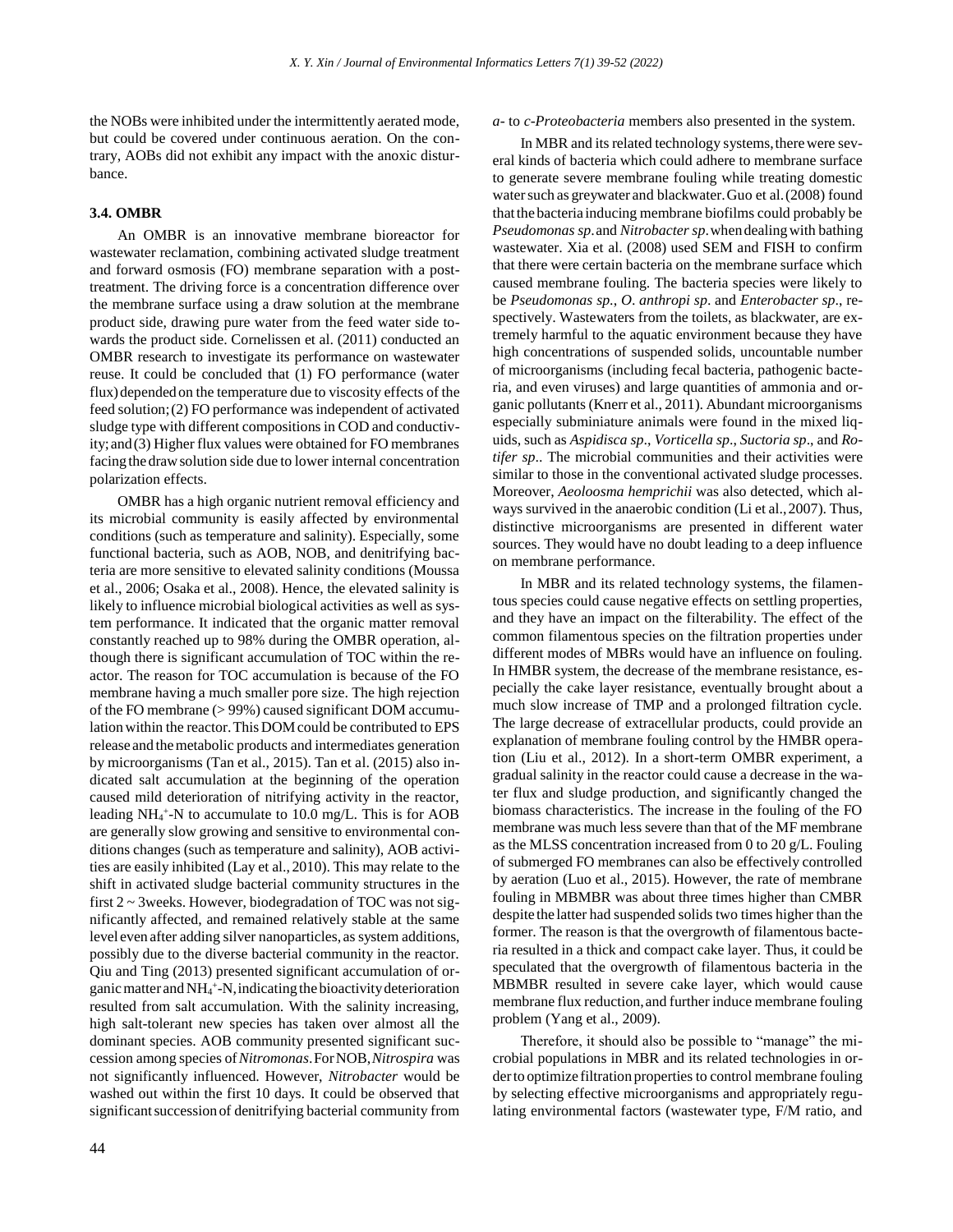oxygenset-point) working on the biomass for target microbial species growth and biological activity. Such indented management is well needed for membrane fouling control and can likely be carried out also in MBR and its related technology systems.

### **4. Extracellular Polymeric Substances and Soluble Microbial Products**

Biofouling is the result of interactions between the membrane surface and those of the biomass or sludge consisting of microbial cells,or aggregates, microbial secretion products, cell constituents derived from lysis, and viruses (Liao et al., 2004). Based on a few studies (Chang et al., 2002; Le-Clech et al., 2006),biofouling can be characterized on the basis of three fouling patterns: EPS/SMP adsorption to the membrane surface; pore clogging by cells; and cake formation arising from the deposition of cells or aggregates.

MBR biomass consists of large amounts of particulate,colloidal and dissolved fractions, all of which contain potential foulants. After initially MLSS concentration was thought to control fouling rate, the focus has quickly turned to slimy and sticky substances which could be bound to the flocs or suspended freely. These groups of compounds are mostly named extracellular polymeric substances(EPS) when they are bound to the flocs or soluble microbial products (SMP) when suspended freely in the supernatant.

Some bacterial species would exist in the membrane and excrete sticky matter such as EPS and SMP to induce severe membrane biofouling (Meng et al., 2009). It was also reported that the changes in the EPS and SMP characteristics could be influenced by changes in the microorganism communities (Laspidou and Rittmann, 2002). Ji et al. (2010) showed a linear relationship between EPS production rate and biomass growth rate. Ng and Hermanowicz  $(2005)$  showed approximately a 60% increase in EPS production for biomass growth rates increasing from  $0.04 \sim 0.18$  h<sup>-1</sup>, but approximately a 20 % decrease in EPS for biomass growth rates increasing from  $0.18 \sim 0.26$  h<sup>-1</sup>. Kim and Jang (2006) indicated that the shift in the bacteria communities such as filamentous bacteria was a major factor for indicating the changes of the EPS and SMP. Therefore, the production of EPS and SMP seems to depend on the kind of microorganisms involved and the system conditions.

Large amounts of EPS and SMP can originate from wastewater components and bacterial products either from cell-lysis or cell-structural polymeric components (Chang et al., 2002). EPS are of biological origin, participating in the formation of microbial aggregates and containing insoluble materials (sheaths, condensed gel, capsular polymers, attached organic material, and loosely bound polymers); whereas, SMP are considered soluble EPS (soluble macro-molecules, colloids, and slimes) (Laspidou and Rittmann, 2002). EPS and SMP consist of polysaccharides (PS), proteins, lipids, nucleic acids, etc., originating from cell lysis, microbial metabolites or wastewater components (Tsai et al., 2008). Usually, PS and proteins are supposed to be the major components that contribute to fouling. Some studies indicated that protein and carbohydrate as predominant of EPS/SMP contribute to the decrease of the perme- ate flux and further cause serious membrane fouling (Hodgson et al., 1993; Chang and Lee, 1998). Protein presented a great positive correlation to fouling resistance. However, carbohydrate, presented a moderate positive correlation possibly due to the low amounts. Then, protein was the major factor in EPS/SMP affecting membrane flux. Thus, the composition and quantity of the organic fraction of the EPS/SMP would have a correlation with the membrane fouling.

The presence of soluble and suspended EPS leads to the accumulation of this material on membrane surfaces and within the pore structure (Chang and Lee, 1998). Especially, smaller particles can causemore severe membrane fouling than the larger particles.It may be assumed that particles of sizes close to or smaller than the membrane pore sizes can contribute to membrane fouling through internal and external pore blocking (Bai and Leow, 2002). Then, SMP is much easier to lead to internal pore blocking, which is the main reason for internal membrane fouling.Thismay change the friction factor in the flow channels and cause a decrease in the flow area, which leads to greater TMP (Liao et al., 2004). The functions of EPS matrix are multiple and could aggregate bacterial cells in flocs and biofilms, forming a protective barrier around the bacteria, and adhering to surfaces (Laspidou and Rittmann, 2002). Based on its heterogeneous and changing nature, EPS can generate a highly hydrated gel matrix in which microbial cells could be embedded (Liu and Fang, 2002). They can be explained for the creation of an important barrier to permeate flow in membrane processes. What's more, during filtration, EPS and SMP could adsorb on the membrane surface, block membrane pores and form a gel structure on the surface of the membrane, providing a possible nutrient source for biofilm formation and a resistance to permeate flow (Rosenberger and Evenblij,2005).EPS and SMP could help to aggregate and stabilize the matrix of biopolymer and microbes, and then promote bioflocculation. The bioflocculation by cation bridges could be linked with membrane fouling through the EPS and SMP characteristics (Kim and Jang, 2006). Therefore, investigation of the performance of the biological aspects of membrane fouling, with the characteristics of EPS and SMP, is required to reduce membrane fouling.

In the operation of MBR systems, the membrane fouling was mostly resulted from cake layer formation with an average contribution of86%(Bani-Melhemet al.,2015).Cake formation has been found to be the main factor controlling both the applicable membrane permeate fluxes (Jeison and Van Lier, 2007) and the critical fluxes (Jeison and Van Lier, 2007). Small flocs, EPS and inorganic materials played an important role in the cake formation process, with the cake layer being found to have a highly heterogeneous structure (Lin et al., 2011). Cake sludge was found to have smaller particle size distribution, keeping much higher specific filtration resistance, 1.5 times more EPS and evidently different microbial community than the bulk sludge (Lin et al., 2011). Ye et al. (2005) found that the cake resistance was higher as the amount of EPS increased.Based on this observation, they raised a sigmoid relationship between the EPS and cake resistance. In Chang et al.(2002) research, it was reported that 90% of the cake resistance were attributed to EPS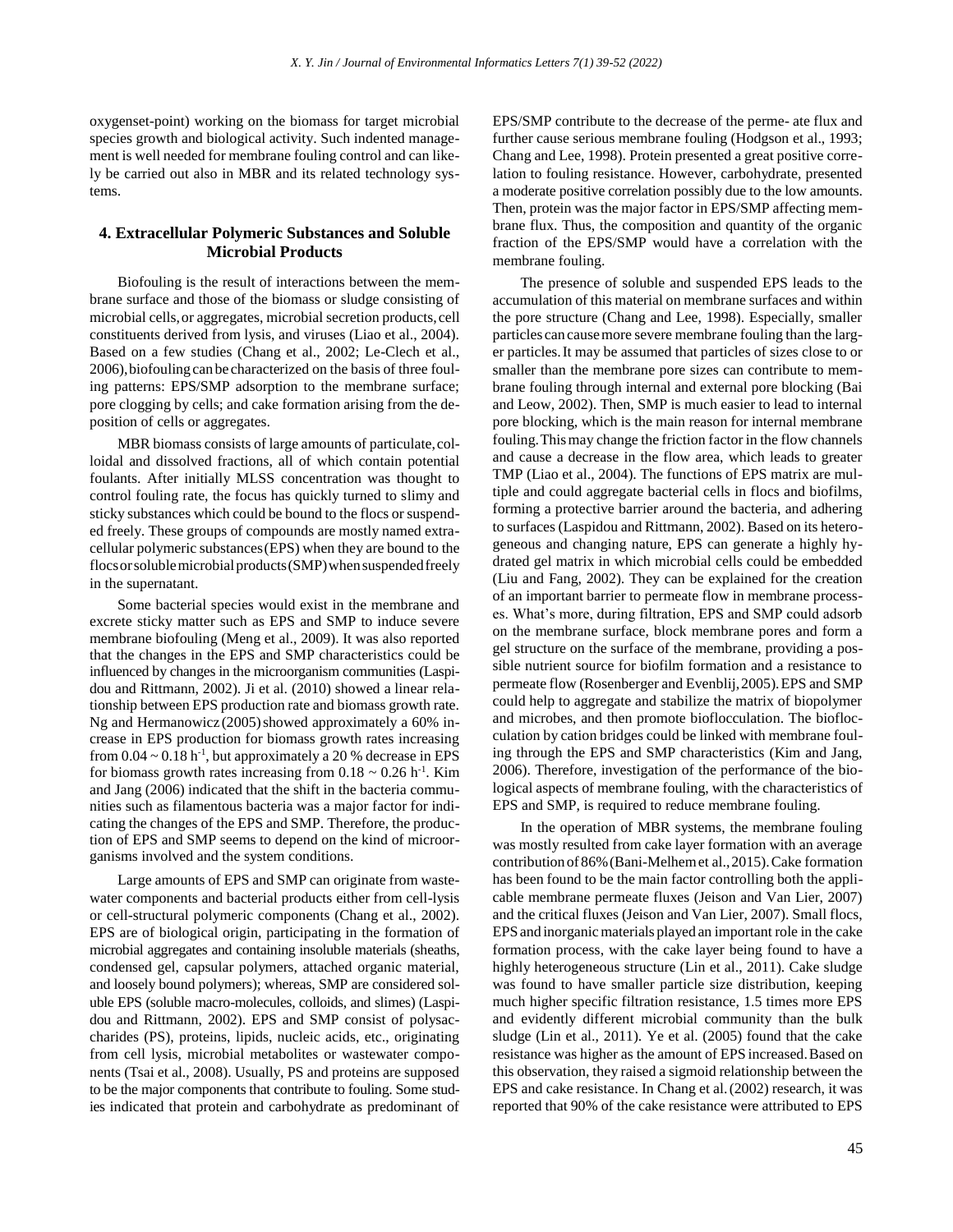and the cake resistance changed with the ratio of protein and carbohydrate in the EPS. It can be concluded that most resistance is attributed to the cake layer on the membrane surface rather than internal fouling. In addition, Lijuan Deng proposed higher MLSS concentration and overgrowth of filamentous bacteria could cause higher cake resistance, because the sludge flocs with amounts of filamentous bacteria could produce a higher amount of SMP on membrane surface to form sticky and non-porous cake layer (Deng et al., 2014). Moreover, the SMP can be readily deposited onto the membrane surfaces by permeation drag to affect the first stage offouling(Bae andTak,2005). It was obtained that the SMP could reduce the porosity seriously by filling the void spaces between the cells to form a strong cake.

Grey water (GW) treatment has received considerable attention as a valuable source for wastewater recycling and reuse during the last few years. Guo et al. (2008) studied the role of EPS in MBR operation during bathing wastewater treatment. Influent bathing wastewater had high lineal alkylbenzene sulphonates concentration, low carbon strength, and total phosphorus concentration. NH<sub>4</sub><sup>+</sup>-N was the main composition of total nitrogen. The EPS could accumulate not only in the mixed liquor (EPSs), but also on the membrane surface (EPSm) (Li and Yang, 1996). In the first stage, the EPSs could change from 20 to 33 mg/g VSS during day  $1 \sim 10$ , which means there was an impact on the inoculated sludge to produce more EPSs. In the second stage, the sludge gradually adapted to the wastewater and EPSs concentration increased steadily from day 20. EPSs increase from days 20 to 60 was smaller than that from day 60 to 90 (in the third stage). This was because the microorganisms in the mature stage were older than those in the steady stage, so that more EPSs were accumulated due to the interception of the membrane. The change of EPSm differed from that of EPSs. The EPSm concentration increased during the entire operation time. The reason was that the microorganisms attached to the membrane surface gradually. Significantly, the results of analyzing EPSs and EPSm did not show a significant difference during the operation of the first experimental stages. A small difference was observed in the last stages which might be partially due to the production of SMP as results of the increase in microbial growth (Bani-Melhem et al., 2015).

For understanding characterization of EPS and SMP, we could start from the activated sludge properties including SSs, dynamic viscosity, hydrophobicity, and zeta potential, and then investigate the correlation between these properties and membrane fouling resistance, to find the internal relationship with respect to EPS and SMP. The extraction of EPS was based on a cation ion exchange resin (Dowex-Na form) method (Frølund et al., 1996). EPS was normalized as the sum of carbohydrate and protein, which were analyzed using phenol/sulfuric-acid method and folin method (Lowry et al., 1951), respectively. The sludge floc size was determined by focused beam reflectance measurement. And the mean particle size was adopted to characterize its effect on membrane fouling. The soluble microbial products (SMP) were characterized as soluble chemical oxygen demand (COD) of activated sludge supernatant. The dynamic viscosity was determined using a rotational viscositymeter.The relative hydrophobicity was evaluated similar to Wilén et al. (Wilen et al.,2003).The flocs were first shaken in order to break them into small particles, and the supernatant was sampled for zeta potential measurement (Chang et al., 2001). For the sludge samples the membrane fouling tests and activated sludge analysis were performed within 10 h to avoid changes in sludge characteristics.

Sludge loading rate and correspondingly HRT and organic loading rate (OLR) are main operating parameters affecting the production ofboundEPS since they govern biomass growth and decay. Rosenberger S et al. (2002) reported that there were high bound EPS concentrations and high sludge viscosity as F/M ratio increased. The formation of bound EPS is growth-related and is produced in direct proportion to substrate utilisation (Laspidou and Rittmann, 2002). Thus, the increase of organic loading rate or F/M ratio will induce the generation of more bound EPS. In addition, aeration intensity, dissolved oxygen and feed substrates have been proven as important parameters affecting bound EPS. Li and Yang (2007b) cultivated activated sludge with different carbon sources including glucose and sodium acetate, and different SRTs of 5, 10 and 20 d. The sludge fed on glucose had more EPS than the sludge fed on acetate. For any of the feeding substrates, the sludge had a constant tightly bound EPS value regardless of the SRT, but the loosely bound EPS content decreased with the SRT, indicating that SRT is more important than feed substrates on the control of bound EPS.A more recent investigation also showed that the protein/carbohydrate ratios of feedwater correlated strongly with bound EPS composition (Arabi and Nakhla, 2008). It was found that with increasing P/C ratio of feedwater, the P/C ratio of bound EPS also increased slightly, but both protein and carbohydrate concentrations decreased. It can be concluded from these studies that there are several factors either alone or combined with each other that play an important role in the formation of bound EPS.Thus, these factors are keys to control bound EPS.

What's more, filamentous bulking has been found to have a strong influence on MBR fouling (Mengand Yang,2007).The overgrowth of filamentous bacteria leads to a sharp increase of bound EPS concentration and then induces the increase of sludge viscosity and sludge hydrophobicity. In addition, the filamentous bacteria can enlace and fix the foulants on the membrane surface. Some studies showed control methods of filamentous bacteria in MBR. Chudoba et al. (1973); Caravelli et al., (2003) indicated that filamentous bulking can be controlled by selectors, optimization of operating conditions, addition of coagulants and chlorine. Liu and Liu (2006) suggested to provide sufficient DO and alkalinity for the sludge, because the filamentous bulking is caused by the low DO of sludge suspension or low pH of feedwater in many cases.

Due to the membrane rejection, the SMP is more easily accumulated in MBRs, which results in the poor filterability of the sludge suspension. Iritani et al. (2007) reported that the contribution of the supernatant to the membrane fouling of an anaerobic activated sludge is almost 100%, indicating that SMP is the controlling factor in microfiltration of activated sludge. Several attempts have presented that polysaccharide-like substances in SMP contribute more than protein-like substances to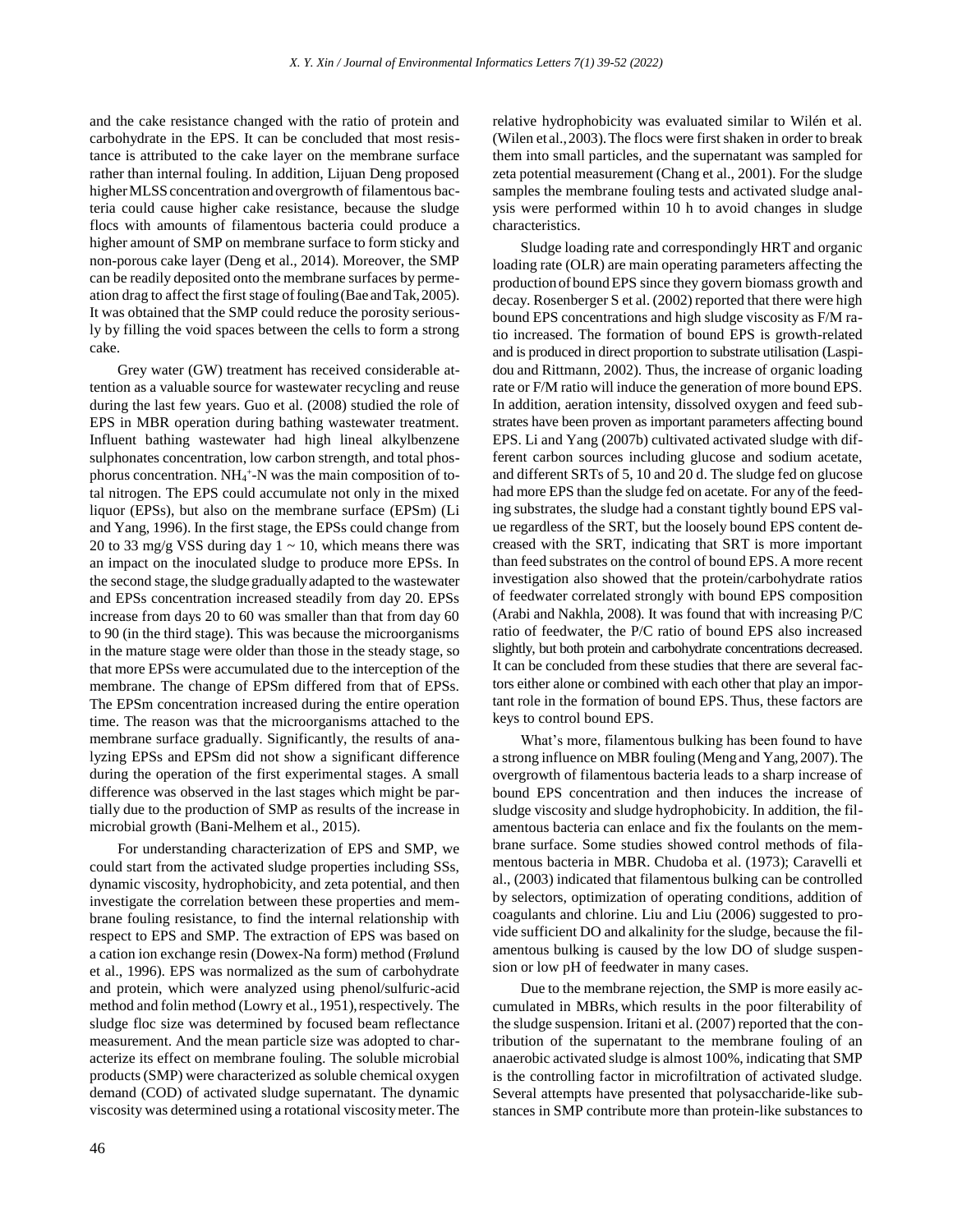membrane fouling (Rosenberger et al., 2006; Yigit et al., 2008). Some investigations presented that the occurrence of SMP in MBRs impacts on membrane fouling significantly, and SMP concentration and SMP composition would determine its fouling propensity. The control of SMP concentration in MBRs is crucial. In general, the control of SMP can be achieved by two approaches: adjustment of operation parameters (i.e., SRT, HRT, DO concentration, temperature, aeration) and addition of adsorbents or coagulants to reduce SMP concentration.

SMP Control could realize though adjustment of operation conditions. Barker and Stuckey (1999) summarized the process parameters (feed strength, HRT, OLR, SRT, substrate type, temperature, biomass concentration and reactor type) affecting the production of SMP in conventional activated sludge process. In MBRs, it is feasible to control SMP concentration in MBRs by selecting suitable operation parameters. Shin and Kang (2003) reported that SMP concentration in the MBR reactor and effluent increased to some extent and then became stable, and finally decreased at a long SRT. Liang et al. (2007) observed that accumulation of SMP in the MBR became more significant at short SRTs for the treatment of readily biodegradable synthetic wastewater. Moreover, SMP are actually eliminated to a large extent through biodegradation, adsorption or other mechanisms (Drews et al., 2006). Drews et al. (2007) observed that DO and nitrate concentrations appeared to have an impact on SMP elimination and SMP elimination could be lower at low DO concentration. The low DO concentration could also lead to poor flocculation, then, higher DO could give rise to a better filterability of sludge suspension (Kang et al., 2003; Jin et al., 2006). Sudden temperature changes led to spontaneous SMP release and increase in fouling rates (Drews et al., 2007). Morgan-Sagastume and Grant Allen (2005) found that sludge flocs deflocculation occurred under a temperature range from 30 to 45 ℃, which caused an increase in SMP concentration.To achieve low SMP concentrations, a sufficient supply of oxygen is required and sudden temperature change should be avoided (Drews et al., 2007). What's more, substrate type or feedwater composition affects the formation and elimination of SMP. McAdam et al. (2007) observed that carbon substrate had a great influence on floc stability. Acetic acid resulted in the production of high concentrations of small particles (i.e., colloids and solutes) due to the weakly formed flocs. Ethanol, on the other hand, encouraged the growth of strong flocs that were capable of withstanding shear.

SMP control could achieve by addition of adsorbents/coagulants. Addition of adsorbents or coagulants into sludge suspension candecrease the level of solutes and colloids or enhance the flocculation ability. The addition of powered activated carbon (PAC) is a simple and convenient method for fouling control. The PAC can not only incorporate into the bioflocs forming biologically activated carbon (BAC) (Ying and Ping,2006), but also adsorb biopolymers in the sludge suspension. It suggests that PAC addition can improve membrane flux significantly; but, if the addition of PAC is beyond the optimal value, it will do harm to membrane permeation. Thus, the improved performance of the MBR requires regular replacement of aged BAC with fresh PAC (Ying and Ping, 2006). Coagulants can remove SMP by charge neutralisation and bridging (Wu et al., 2006). Addition of an optimum calcium concentration could induce lower SMP concentration, lower hydrophobicity, lower concentration of filamentous bacteria and better flocculation, which resulted in the reduction in cake layer resistance and pore blocking resistance (Kim and Jang, 2006). Attempts have been also made to use alum, ferric chloride, and chitosan as coagulants or filter aids (Ji et al., 2008; Koseoglu et al., 2008; Song et al., 2008). Zhang et al. (2008) reported that ferric chloride was found to be a preferred coagulant to reduce both SMP with  $MW > 10$  kDa in the supernatant and sludge flocs in the range of  $1 \sim 10$  mm. Wu et al. (2006) showed that polymeric coagulants could providemore positive charges and longer chain molecules for filtration reinforce of sludge suspension than monomeric coagulants.

Even though most studies suggested that both EPS and SMP could play an import part on membrane fouling, some studies still have doubts on the role of SMP. SMP has close relationship with EPS, since SMP is soluble EPS, which is produced by EPS release, cell lysis, hydrolysis products (Laspidou and Rittmann, 2002; Rosenberger and Kraume, 2002). However, some studies showed that the influence of SMP on membrane fouling was mainly caused by EPS. Lee et al. also reported that the influence of SMP on membrane fouling could be ignored (Lee et al., 2003). Thus, the effect of SMP on membrane fouling varied from one study to another, because the experiment conditions were different from each other, and produced discrepant results. Therefore, the relationship between EPS and SMP, their functions on membrane fouling and the fouling mechanism still need to go further research, however, the importance role of EPS and SMP could not be ignored.

#### **5. Conclusions and Recommendations**

To remove contaminants and pathogens from various wastewater, this review provided MBR and its related technologies such as HMBR, MBMBR, OMBR to treat domestic wastewater and specific wastewater. However, membrane fouling is a major road block that prevents the applications of MBR and its related technologies for wastewater treatment and reuse. The factors causing membrane fouling, mechanism of membrane fouling, and fouling control strategies were reviewed.

In the coming few years, membrane fouling is still a hot issue in research and application of MBRs and its advanced related technologies. According to recent studies, the future research on membrane fouling should include:

- (1) Optimizing operation conditions of MBR and its related technologies to make sure excellent membrane performances in contaminants removal and enhancing biodegradation process.
- (2) Regulating microbial community in MBR and its related technologies to facility floc formation and reduce sludge bulking in wastewater treatment.
- (3) Regulating the parameters affecting microbial species growth and bioactivity to increase contaminant removal efficiency in greywater and blackwater.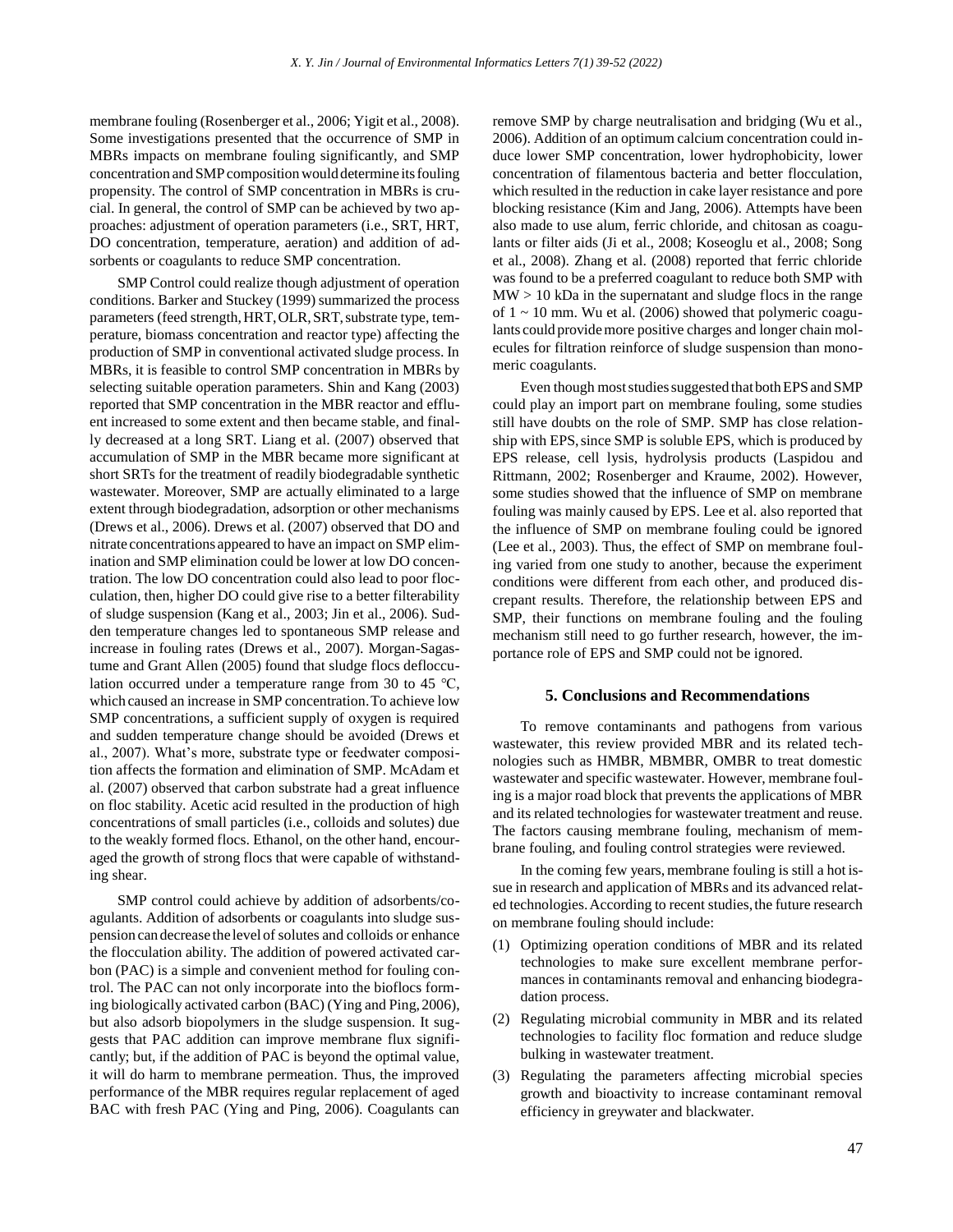- (4) Developing methods of the visualization and characterization of membrane fouling in advanced MBRs related technologies to observe the formation of membrane foulants.
- (5) Discovering EPS/SMP roles on different kinds of membrane fouling, such as microfiltration, ultrafiltration, nanofiltration, reverse osmosis to understand how they work on cake formation and pore blocking on and within these membranes.
- (6) Developing more effective and easymethodsto control and minimize membrane fouling. Removable fouling could be realized by physical methods, but the key issue is to reduce their capital costs and enhance membrane hydrodynamic conditions to go against this kind of fouling. For irremovable fouling, the way to limit the deposition of foulants onto the membrane surface should be developed.
- (7) Investigating the occurrence and fate of SMP in MBR systems, the dynamic process of SMP production and elimination, and the accumulation and detachment of SMP on or within the membranes.
- (8) Developing membrane anti-fouling materials to paint on the surface or modify current membranes. Since the potential influence of adsorbents/coagulants on microbial community or biomass metabolism is unknown, these adsorbents/coagulants might have a potential environmental risk. At this point, some natural sources of anti-fouling materials are welcomed due to its benefits to the biomass in the system and in the environment in receiving waters.

#### **References**

- Achilli, A., Cath, T.Y., Marchand, E.A., and Childress, A.E. (2009). The forward osmosis mem-brane bioreactor: a low fouling alternative to MBR processes. *Desalination*, 239(1): 10-21. https://doi.org/10. 1016/j.desal.200 8.02.022
- Alturki, A., McDonald, J., Khan, S.J., Hai, F.I., Price, W.E., and Nghiem, L.D. (2012). Performance of a novel osmotic membrane bioreactor (OMBR) system: flux stability and removal of trace organics. *Bioresource Technology*, 113: 201-206. https://doi.org/10.1016/j.biortec h.2012.01.082
- Arabi, S., Nakhla, G. (2008). Impact of protein/carbohydrate ratio in the feed wastewater on the membrane fouling in membrane bioreactors. *Journal of Membrane Science*, 324(1): 142-150. https://doi.org /10.1016/j.memsci.2008.07.026
- Bae, T.H., Tak, T.M. (2005). Interpretation of fouling characteristics of ultrafil-tration membranes during the filtration of membrane bioreactor mixed liquor. *Journal of Membrane Science*, 264(1): 151- 160. https://doi.org/10.1016/j.memsci.2005.04.037
- Bai, R., Leow, H.F. (2002). Microfiltration of activated sludge wastewater—the effect of system operation parameters. *Separation and Purification Technology*, 29(2): 189-198. https://doi.org/10.1016/S 1383-5866(02)00075-8
- Bani-Melhem, K., Al-Qodah, Z., Al-Shannag, M., Qasaimeh, A., Qtaishat, M.R., and Alkasrawi, M. (2015). On the performance of real grey water treatment using a submerged membrane bioreactor system. *Journal of Membrane Science*, 476: 40-49. https://doi.org/10.1016/ j.memsci.2014.11.010
- Barger, M., Carnahan, R.P. (1991). Fouling prediction in reverse osmosis processes. *Desalination*, 83(1): 3-33. http://dx.doi.org/10.1016/0 011-9164(91)85082-6
- Barker, D.J., Stuckey, D.C. (1999). A review of soluble microbial products (SMP) in wastewater treatment systems. *Water Research*, 33(14): 3063-3082. https://doi.org/10.1016/S0043-1354(99)00022-6
- Boehler, M., Joss, A., Buetzer, S., Holzapfel, M., Mooser, H., and Siegrist, H. (2007). Treatment of toilet wastewater for reuse in a membrane bioreactor. *Water Science & Technology*, 56(5): 63-70. https://doi.org/10.2166/wst.2007.557
- Bugge, T.V., Larsen, P., Saunders, A.M., Kragelund, C., Wybrandt, L., Keiding, K., Christensen, M.L., and Nielsen, P.H. (2013). Filtration properties of activated sludge in municipal MBR wastewater treatment plants are related to microbial community structure. *Water Research*, 47(17): 6719-6730. https://doi.org/10.10 16/j.watres.201 3.09.009
- Calderón, K., Rodelas, B., Cabirol, N., González-López, J., and Noyola, A. (2011). Analysis of microbial communities developed on the fouling layers of a membrane-coupled anaerobic bioreactor applied to wastewater treatment. *Bioresource Technology*, 102(7): 4618-4627. https:// doi.org/10.1016/j.biortech.2011.01.007
- Caravelli, A., Contreras, E. M., Giannuzzi, L., and Zaritzky, N. (2003). Modeling of chlorine effect on floc forming and filamentous microorganisms of activated sludges. *Water Research*, 37(9): 2097-2105. https://doi.org/10.1016/S0043-1354(02)00601-2
- Cath, T.Y., Gormly, S., Beaudry, E.G., Flynn, M.T., Adams, V.D., and Childress, A.E. (2005). Membrane contactor processes for wastewater reclamation in space: Part I. Direct osmotic concentration as pretreatment for reverse osmosis. *Journal of Membrane Science*, 257(1): 85-98. https://doi.org/10.1016/j.memsci.2004.08.039
- Chang, G.R., Liu, J.C., Lee, D,J. (2001). Co-conditioning and dewatering of chemical sludge and waste activated sludge. *Water Research*, 35(3): 786-794. https://doi.org/10.1016/S0043-1354(00) 00326-2
- Chang, I.S., Le Clech, P., Jefferson, B., and Judd, S. (2002). Membrane fouling in membrane bioreactors for wastewater treatment. *Journal of Environmental Engineerin*g, 128(11): 1018-1029. https://doi.org/ 10.1061/(ASCE)0733-9372(2002)128:11(1018)
- Chang, I.S,. Lee, C.H. (1998). Membrane filtration characteristics in membrane-coupled activated sludge system—the effect of physiological states of activated sludge on membrane fouling. *Desalination*, 120(3): 221-233. https://doi.org/10.1016/S0011-9164(98)00220-3
- Choi, J.H., Dockko, S., Fukushi, K., and Yamamoto, K. (2002). A novel application of a submerged nanofiltration membrane bioreactor (NF MBR) for wastewater treatment. *Desalination*, 146(1): 413- 420. https://doi.org/10.1016/S0011-9164(02)00524-6
- Cicek, N. (2003). A review of membrane bioreactors and their potential application in the treatment of agricultural wastewater. *Canadian Biosystems Engineering*, 45: 6.37-6.37.
- Cornelissen, E.R., Harmsen, D., Beerendonk, E.F., Qin, J.J., Oo, H., De Korte, K.F., and Kappelhof, J.W.M.N. (2011). The innovative osmotic membrane bioreactor (OMBR) for reuse of wastewater. *Water Science & Technology*, , 63(8): 1557-1565. https://doi.org/1 0.2166/wst.2011.206
- Cornelissen, E.R., Harmsen, D., De Korte, K.F., Ruiken, C.J., Qin, J. J., Oo, H., and Wessels, L.P. (2008). Membrane fouling and process performance of forward osmosis membranes on activated sludge. *Journal of Membrane Science*, 319(1): 158-168. https://doi.org/10. 1016/j.memsci.2008.03.048
- Chu, L., Wang, J. (2011). Comparison of polyurethane foam and biodegradable polymer as carriers in moving bed biofilm reactor for treating wastewater with a low C/N ratio. *Chemosphere*, 83(1): 63- 68. https://doi.org/10.1016/j.chemosphere.2010.12.077
- Chudoba, J., Ottova, V., Madera, V. (1973). Control of activated sludge filamen-tous bulking—I. Effect of the hydraulic regime or degree of mixing in an aeration tank. *Water Research*, 7(8): 1163-1182. https://doi.org/10.1016/0043-1354(73)90070-5
- De Wever, H., Weiss, S., Reemtsma, T., Vereecken, J., Müller, J., Knepper, T., Rörden, O., Gonzalez, S., Barcelo, D., and Hernando, M.D. (2007). Comparison of sulfonated and other micropollutants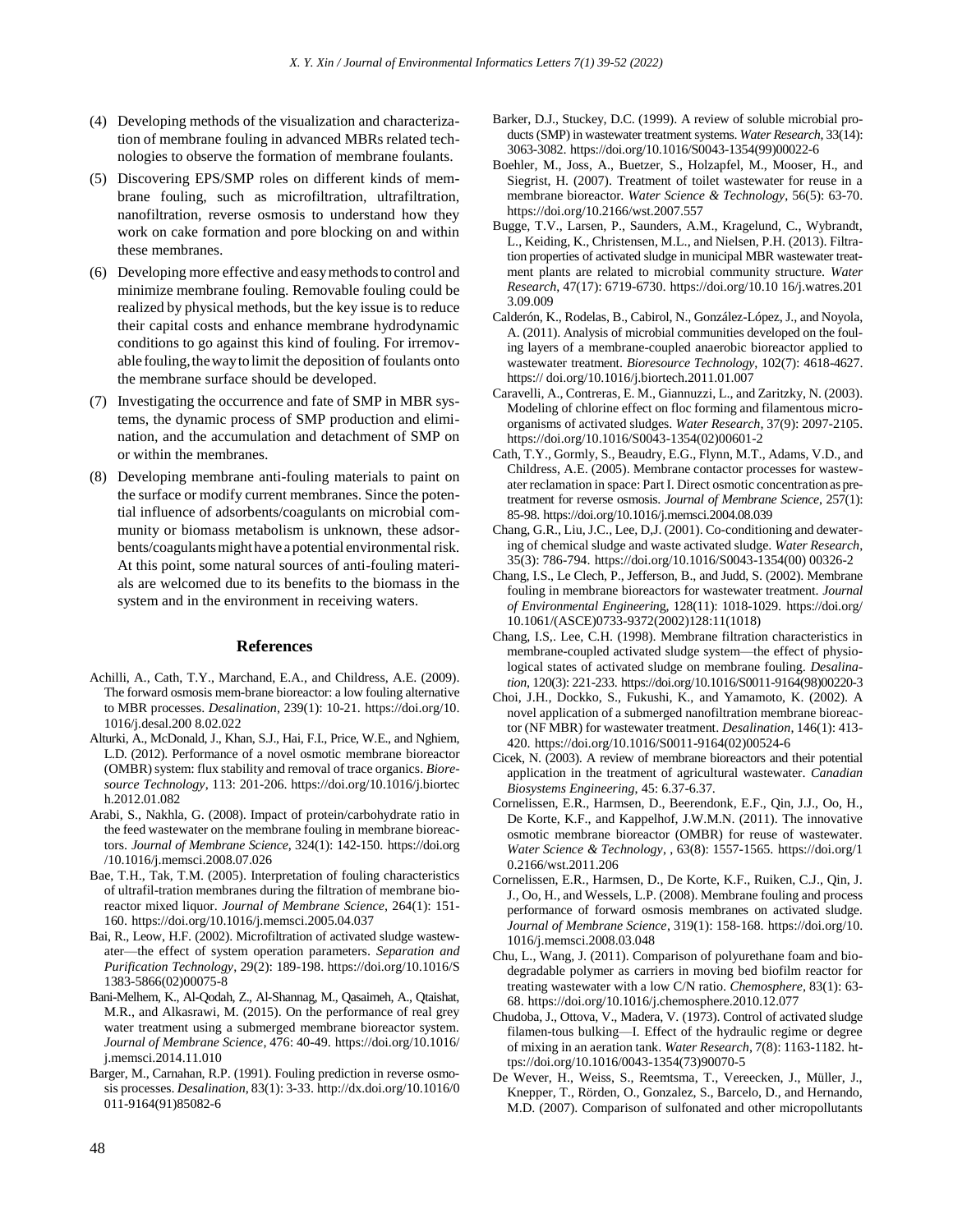removal in membrane bioreactor and conventional wastewater treatment. *Water Research*, 41(4): 935-945. https://doi.org/10.1016 /j.wa tres.2006.11.013

- Deng, L., Guo, W., Ngo, H.H., Zhang, J., Liang, S., Xia, S., Zhang, Z., and Li, J. (2014). A comparison study on membrane fouling in a sponge-submerged membrane bioreactor and a conventional membrane bioreactor. *Bioresource Technology*, 165: 69-74. https://doi. org/10.1016/j.biortech.2014.02.111
- Drews A. (2010). Membrane fouling in membrane bioreactors—characterisation, contradictions, cause and cures. *Journal of Membrane Science*, 363(1): 1-28. https://doi.org/10.1016/j.memsci.2010.06.046
- Drews, A., Mante, J., Iversen, V., Vocks, M., Lesjean, B., and Kraume, M. (2007). Impact of ambient conditions on SMP elimination and rejection in MBRs. *Water Research*, 41(17): 3850-3858. https://doi. org /10.1016/j.watres.2007.05.046
- Drews, A., Vocks, M., Iversen, V., Lesjean, B., and Kraume, M. (2006). Influence of unsteady membrane bioreactor operation on EPS formation and filtration resistance. *Desalination*, 192(1): 1-9. https://doi. org/10.1016/j.desal.2005.04.130
- Eriksson, E., Auffarth, K., Henze, M., and Ledin, A. (2002). Characteristics of grey wastewater. *Urban Water*, 4(1): 85-104. https://doi. org/10.1016/S1462-0758(01)00064-4
- Frølund, B., Palmgren, R., Keiding, K., and Nielsen, P.H. (1996). Extraction of extracellular polymers from activated sludge using a cation exchange resin. *Water Research*, 30(8): 1749-1758. https://doi.org/10. 1016/0043-1354(95)00323-1
- Haruvy, N. (1997). Agricultural reuse of wastewater: nation-wide costbenefit analysis. *Agriculture, Ecosystems & Environment*, 66(2): 113- 119. https://doi.org/10.1016/S0167-8809(97)00046-7
- Harza, M. W. (2006). MBRs comply with water recycling criteria. *Membrane Technology*, https://doi.org/10.1016/S0958-2118(06)70 742-X
- Ho, J., Sung, S. (2010). Methanogenic activities in anaerobic membrane bioreactors (AnMBR) treating synthetic municipal wastewater. *Bioresource Technology*, 101(7): 2191-2196. https://doi.org/10.10 16/j.bio rtech.2009.11.042
- Hodgson, P.H., Leslie, G.L., Fane, A.G., Schneider, R.P., Fell, C.J.D., and Marshall, K.C. (1993). Cake resistance and solute rejection in bacterial microfiltration: the role of the extracellular matrix. *Journal of Membrane science*, 79(1): 35-53. https://doi.org/10.101 6/0376- 7388(93)85016-P
- Hong, S. P., Bae, T.H., Tak, T.M., Hong, S., and Randall, A. (2002). Fouling control in activated sludge submerged hollow fiber membrane bioreactors. *Desalination*, 143(3): 219-228. https://doi.org/10.1016/ S0011-9164(02)00260-6
- Huang, X., Gui, P., Qian, Y. (2001). Effect of sludge retention time on microbial behaviour in a submerged membrane bioreactor. *Process Biochemistry*, 36(10): 1001-1006. https://doi.org/10.1016/S0032- 9592(01)00135-2
- Iritani, E., Katagiri, N., Sengoku, T., Yoo, K.M., Kawasaki, K., and Matsuda, A. (2007). Flux decline behaviors in dead-end microfiltration of activated sludge and its supernatant. *Journal of Membrane Science*, 300(1): 36-44. https://doi.org/10.1016/j.memsci.2007.04.041
- Ivanovic, I., Leiknes, T.O. (2008). Impact of aeration rates on particle colloidal fraction in the biofilm membrane bioreactor (BF-MBR). *Desalination*, 231(1): 182-190. https://doi.org/10.1016/j.desal.2007.1 1.046
- Jabornig, S., Favero, E. (2013). Single household greywater treatment with a moving bed biofilm membrane reactor (MBBMR). *Journal of Membrane Science*, 446: 277-285. https://doi.org/10.1016/j.mem sci.2013.06.049
- Jeison, D., Van Lier, J.B. (2007). Cake formation and consolidation: main factors governing the applicable flux in anaerobic submerged membrane bioreactors (AnSMBR) treating acidified wastewaters. *Separation and Purification Technology*, 56(1): 71-78. https://doi.org/1 0.1016/j.seppur.2007.01.022
- Jeison, D., Van Lier, J.B. (2007). Thermophilic treatment of acidified and partially acidified wastewater using an anaerobic submerged MBR: Factors affecting long-term operational flux. *Water Research*, 41(17): 3868-3879. https://doi.org/10.1016/j.watres.2007.06.013
- Ji, J., Qiu, J., Wong, F.S., and Li, Y. (2008). Enhancement of filterability in MBR achieved by improvement of supernatant and floc characteristics via filter aids addition. *Water Research*, 42(14): 3611-3622. https://doi.org/10.1016/j.watres.2008.05.022
- Ji, J., Qiu, J., Wai, N., Wong, F.S., and Li, Y. (2010). Influence of organic and inorganic flocculants on physical–chemical properties of biomass and membrane-fouling rate. *Water Research*, 44(5): 1627-1635. https:// doi.org/10.1016/j.watres.2009.11.013
- Guo, J., Xia, S., Wang, R., and Zhao, J. (2008). Study on membrane fouling of submerged membrane bioreactor in treating bathing wastewater. *Journal of Environmental Sciences*, 20(10): 1158-1167. https://doi. org/10.1016/S1001-0742(08)62204-4
- Jin, Y.L., Lee, W.N., Lee, C.H., Chang, I.S., Huang, X., and Swaminathan, T. (2006). Effect of DO concentration on biofilm structure and membrane filterability in submerged membrane bioreactor. *Water Research*, 40(15): 2829-2836. https://doi.org/10.1016/j.watres.200 6.05.040
- Judd, S. (2008). The status of membrane bioreactor technology. *Trends In Riotechnology*, 26(2): 109-116. https://doi.org/10.1016/j.tibtech. 2007.11.005
- Kang, I.J., Lee, C.H., Kim, K.J. (2003). Characteristics of microfiltration membranes in a membrane coupled sequencing batch reactor system. *Water Research*, 37(5): 1192-1197. https://doi.org/10.1016/S0043- 1354(02)00534-1
- Khan, S.J., Ilyas, S., Javid, S., Visvanathan, C., and Jegatheesan, V. (2011). Performance of suspended and attached growth MBR systems in treating high strength synthetic wastewater. *Bioresource Technology*, 102(9): 5331-5336. https://doi.org/10.1016/j.biortech. 2010.09.100
- Kim, I.S., Jang, N. (2006). The effect of calcium on the membrane biofouling in the membrane bioreactor (MBR). *Water Research*, 40(14): 2756-2764. https://doi.org/10.1016/j.watres.2006.03.036
- Knerr, H., Rechenburg, A., Kistemann, T., and Schmitt, T.G. (2011). Performance of a MBR for the treatment of blackwater. *Water Science & Technology*, 63(6): 1247-1254. https://doi.org/10.2166/ wst.2 011.367
- Koseoglu, H., Yigit, N.O., Iversen, V., Drews, A., Kitis, M., Lesjean, B., and Kraume, M. (2008). Effects of several different flux enhancing chemicals on filterability and fouling reduction of membrane bioreactor (MBR) mixed liquors. *Journal of Membrane Science*, 320(1): 57- 64. https://doi.org/10.1016/j.memsci.2008.03.053
- Laspidou, C.S., Rittmann, B.E., (2002). A unified theory for extracellular polymeric substances, solublemicrobial products, and active and inert biomass. *Water Reaserch*. 36, 2711–2720. https://doi.org/10.1 016/S0043-1354(01)00413-4
- Lay, W.C., Liu, Y., and Fane, A.G. (2010). Impacts of salinity on the performance of high retention membrane bioreactors for water reclamation: a review. *Water Research*, 44(1): 21-40. https://doi.org /10.1016/j.watres.2009.09.026
- Le-Clech, P., Chen, V., and Fane, T.A. (2006). Fouling in membrane bioreactors used in wastewater treatment. *Journal of Membrane Science*, 284(1): 17-53. https://doi.org/10.1016/j.memsci.2006.08.019
- Lee, W., Kang, S., Shin, H. (2003). Sludge characteristics and their contribution to microfiltration in submerged membrane bioreactors. *Journal of Membrane Science*, 216(1): 217-227. https://doi.org/10. 1016/S0376-7388(03)00073-5
- Leiknes, T., Bolt, H., Engmann, M., and Ødegaard, H. (2006). Assessment of membrane reactor design in the performance of a hybrid biofilm membrane bioreactor (BF-MBR). *Desalination*, 199(1): 328-330. https://doi.org/10.1016/j.desal.2006.03.181
- Leiknes, T., Ødegaard, H. (2007). The development of a biofilm membrane bioreactor. *Desalination*, 202(1): 135-143. https://doi.org/ 10.1016/j.desal.2005.12.049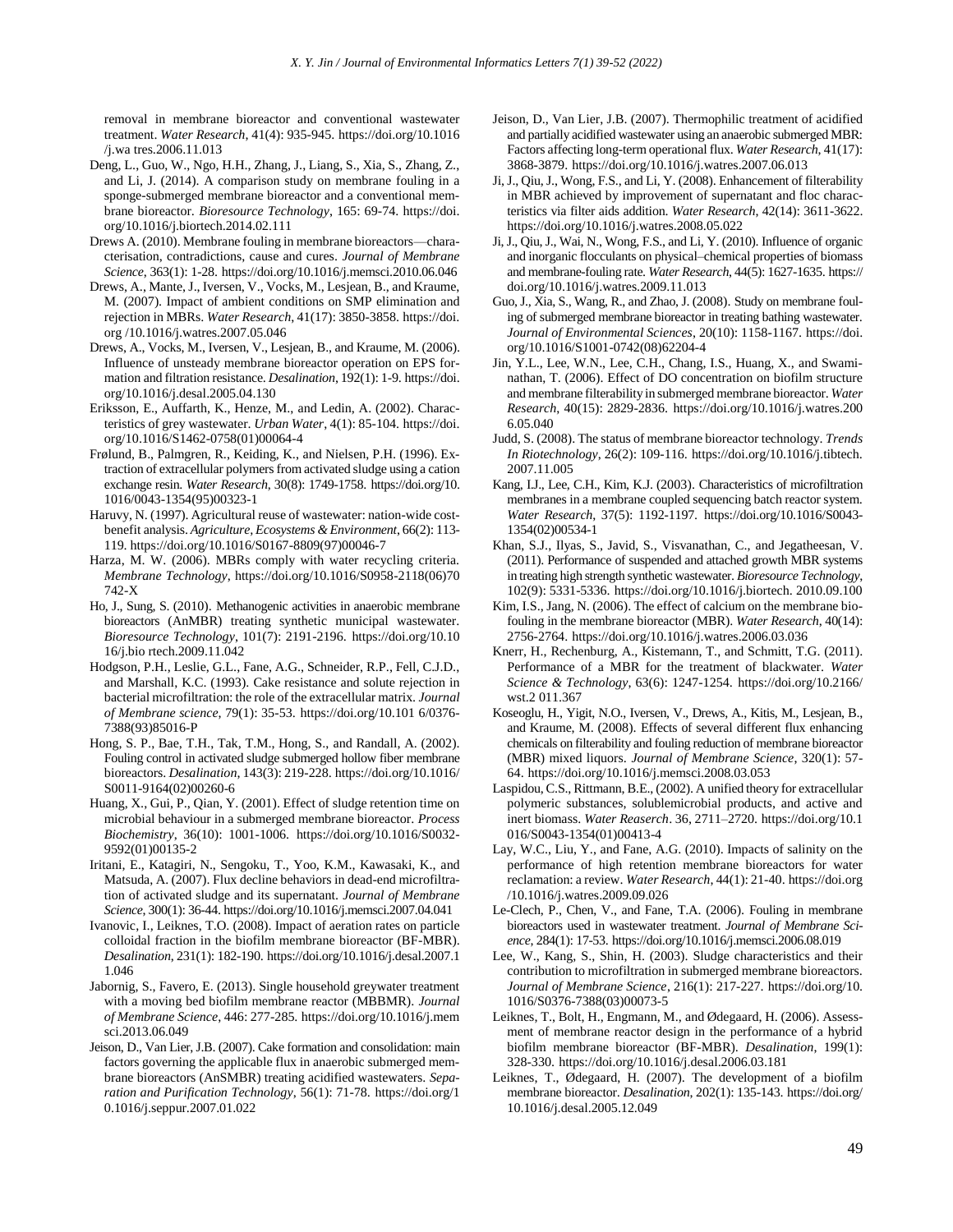- Gang, L., Wu, L.L., Dong, C.S., Wu, G.X., and Fan, Y.B. (2007). Inorganic nitrogen removal of toilet wastewater with an airlift external circulation membrane bioreactor. *Journal of Environmental Sciences*, 19(1): 12-17. https://doi.org/10.1016/S1001-0742(07)60002-3
- Li, H., Yang, M., Zhang, Y., Yu, T., and Kamagata, Y. (2006). Nitrification performance and microbial community dynamics in a submerged membrane bioreactor with complete sludge retention. *Journal of Biotechnology*, 123(1): 60-70. https://doi.org/10.1016/j.jbio tec.2005.10.001
- Li, X.Y., Yang, S.F. (2007). Influence of loosely bound extracellular polymeric substances (EPS) on the flocculation, sedimentation and dewaterability of activated sludge. *Water Research*, 41(5): 1022- 1030. https://doi.org/10.1016/j.watres.2006.06.037
- Liang S., Liu C., and Song L. (2007). Soluble microbial products in membrane bioreactor operation: behaviors, characteristics, and fouling potential. *Water Research*, 41(1): 95-101. https://doi.org/10.1016/j. watres.2006.10.008
- Liang, Z., Das, A., Beerman, D., and Hu, Z. (2010). Biomass characteristics of two types of submerged membrane bioreactors for nitrogen removal from wastewater. *Water Research*, 44(11): 3313-3320. https:// doi.org/10.1016/j.watres.2010.03.013
- Liao, B.Q., Bagley, D.M., Kraemer, H.E., Leppard, G.G., and Liss, S.N. (2004). A review of biofouling and its control in membrane separation bioreactors. *Water Environment Research*, 425-436. https:// doi.org/10.2175/106143004X151527
- Lim, A.L., Bai, R. (2003). Membrane fouling and cleaning in microfiltration of activated sludge wastewater. *Journal of Membrane Science*, 216(1): 279-290. https://doi.org/10.1016/S0376-7388(03) 00083-8
- Lim, B.R., Ahn, K.H., Songprasert, P., Lee, S.H., and Kim, M.J. (2004). Microbial community structure in an intermittently aerated submerged membrane bioreactor treating domestic wastewater. *Desalinatio*n, 161(2): 145-153. https://doi.org/10.1016/S0011-9164(04)9 0050-1
- Lin, H., Liao, B.Q., Chen, J., Gao, W., Wang, L., Wang, F., and Lu, X. (2011). New insights into membrane fouling in a submerged anaerobic membrane bioreactor based on characterization of cake sludge and bulk sludge. *Bioresource Technology*, 102(3): 2373-2379. https:// doi.org/10.1016/j.biortech.2010.10.103
- Liu, H., Yang, C., Pu, W., and Zhang, J. (2008). Removal of nitrogen from wastewater for reusing to boiler feed-water by an anaerobic/ aerobic/membrane bioreactor. *Chemical Engineering Journal*, 140(1): 122-129. https://doi.org/10.1016/j.cej.2007.09.048
- Liu, Q., Wang, X.C., Liu, Y., Yuan, H., and Du, Y. (2010). Performance of a hybrid membrane bioreactor in municipal wastewater treatment. *Desalination*, 2010, 258(1): 143-147. https://doi.org/10.1016/ j.desa l.2010.03.024
- Liu, Q., Zhou, Y., Chen, L., and Zheng, X. (2010). Application of MBR for hospital wastewater treatment in China. *Desalination*, 250(2): 605-608. https://doi.org/10.1016/j.desal.2009.09.033
- Liu, W.T., Hanada, S., Marsh, T.L., Kamagata, Y., and Nakamura, K. (2002). Kineosphaera limosa gen. nov., sp. nov., a novel Gram-positive polyhydroxyalkanoate-accumulating coccus isolated from activated sludge. *International Journal of Systematic and Evolutionary Microbiology*, 52(5): 1845-1849. https://doi.org/10.1099/00207713-52-5-1845
- Liu, Y., Liu, Q. S. (2006). Causes and control of filamentous growth in aerobic granular sludge sequencing batch reactors. *Biotechnology Advances*, 24(1): 115-127. https://doi.org/10.1016/j.biotechadv.200 5.08.001
- Liu, Y., Liu, Z., Zhang, A., Chen, Y., and Wang, X. (2012). The role of EPS concentration on membrane fouling control: Comparison analysis of hybrid membrane bioreactor and conventional membrane biore-actor. *Desalination*, 305: 38-43. https://doi.org/10.1016/j.des al.2012.08.013
- Classics Lowry, O., Rosebrough, N., Farr, A., and Randall, R. (1951).

Protein measurement with the Folin phenol reagent. *The Journal of Biological Chemistry*, 193(1): 265-275.

- Luo, W., Hai, F.I., Price, W.E., and Nghiem, L.D. (2015). Water extraction from mixed liquor of an aerobic bioreactor by forward osmosis: Membrane fouling and biomass characteristics assessment. *Separation and Purification Technology*, 145: 56-62. https://doi.org/10.10 16/j.seppur.2015.02.044
- Martín-Pascual, J., López-López, C., Cerdá, A., González-López, J., Hontoria, E., and Poyatos, J.M. (2012). Comparative kinetic study of carrier type in a moving bed system applied to organic matter removal in urban wastewater treatment. *Water, Air, & Soil Pollution*, 223(4): 1699-1712. 1699–1712 (2012). https://doi.org/10.1007/s112 70-011-0976-5
- Martín-Pascual, J., Reboleiro-Rivas, P., López-López, C., González-López, J., Hontoria, E., & Poyatos, J.M. (2014). Influence of hydraulic retention time on heterotrophic biomass in a wastewater moving bed membrane bioreactor treatment plant. *International Journal of Environmental Science and Technology*, 2014, 11(5): 1449-1458. https://doi.org/10.1007/s11270-011-0976-5
- McAdam, E.J., Judd, S.J., Cartmell, E., and Jefferson, B. (2007). Influence of substrate on fouling in anoxic immersed membrane bioreactors. *Water Research*, 41(17): 3859-3867. https://doi.org/10. 1016/ j.watres.2007.05.017
- Melin, T., Jefferson, B., Bixio, D., Thoeye, C., De Wilde, W., De Koning, J., Graaf, J., and Wintgens, T. (2006). Membrane bioreactor technology for wastewater treatment and reuse. *Desalination*, 187(1): 271- 282. https://doi.org/10.1016/j.desal.2005.04.086
- Meng, F., Chae, S.R., Drews, A., Kraume, M., Shin, H.S., and Yang, F. (2009). Recent advances in membrane bioreactors (MBRs): membrane fouling and membrane material. *Water Research*, 43(6): 1489- 1512. https://doi.org/10.1016/j.watres.2008.12.044
- Meng F, Yang F. (2007). Fouling mechanisms of deflocculated sludge, normal sludge, and bulking sludge in membrane bioreactor. *Journal of Membrane Science*, 305(1): 48-56. https://doi.org/10.1016/j.me msci.2007.07.038
- Miura, Y., Hiraiwa, M. N., Ito, T., Itonaga, T., Watanabe, Y., and Okabe, S. (2007). Bacterial community structures in MBRs treating municipal wastewater: relationship between community stability and reactor performance. *Water Research*, 41(3): 627-637. https://doi.org/10.1 016/j.watres.2006.11.005
- Morgan-Sagastume, F., Allen, D.G. (2005). Activated sludge deflocculation under temperature upshifts from 30 to 45 ℃. *Water Research*, 39(6): 1061-1074. https://doi.org/10.1016/j.watres.2004. 12.027
- Moussa, M.S., Sumanasekera, D.U., Ibrahim, S.H., Lubberding, H.J., Hooijmans, C.M., Gijzen, H.J., and Van Loosdrecht, M.C.M. (2006). Long term effects of salt on activity, population structure and floc characteristics in enriched bacterial cultures of nitrifiers. *Water Research*, 40(7): 1377-1388. https://doi.org/10.1016/j.watre s.2006.01.029
- Ng, H.Y., Hermanowicz, S.W. (2005). Membrane bioreactor operation at short solids retention times: performance and biomass characteristics. *Water Research*, 39(6): 981-992. https://doi.org/10.1016/j. watres.2004.12.014
- Winkler, M.K., Bassin, J.P., Kleerebezem, R., Sorokin, D.Y., and van Loosdrecht, M. (2012). Unravelling the reasons for disproportion in the ratio of AOB and NOB in aerobic granular sludge. *Applied Microbiology and Biotechnology*, 94(6): 1657-1666. https://doi.org/10. 1007/s00253-012-4126-9
- Onnis-Hayden, A., Majed, N., Schramm, A., and Gu, A.Z. (2011). Process optimization by decoupled control of key microbial popula-tions: Distribution of activity and abundance of polyphosphate-accu-mulating organisms and nitrifying populations in a full-scale IFAS-EBPR plant. *Water Research*, 45(13): 3845-3854. https://doi.org/10.1016/ j.watres.2011.04.039
- Osaka, T., Shirotani, K., Yoshie, S., and Tsuneda, S. (2008). Effects of carbon source on denitrification efficiency and microbial community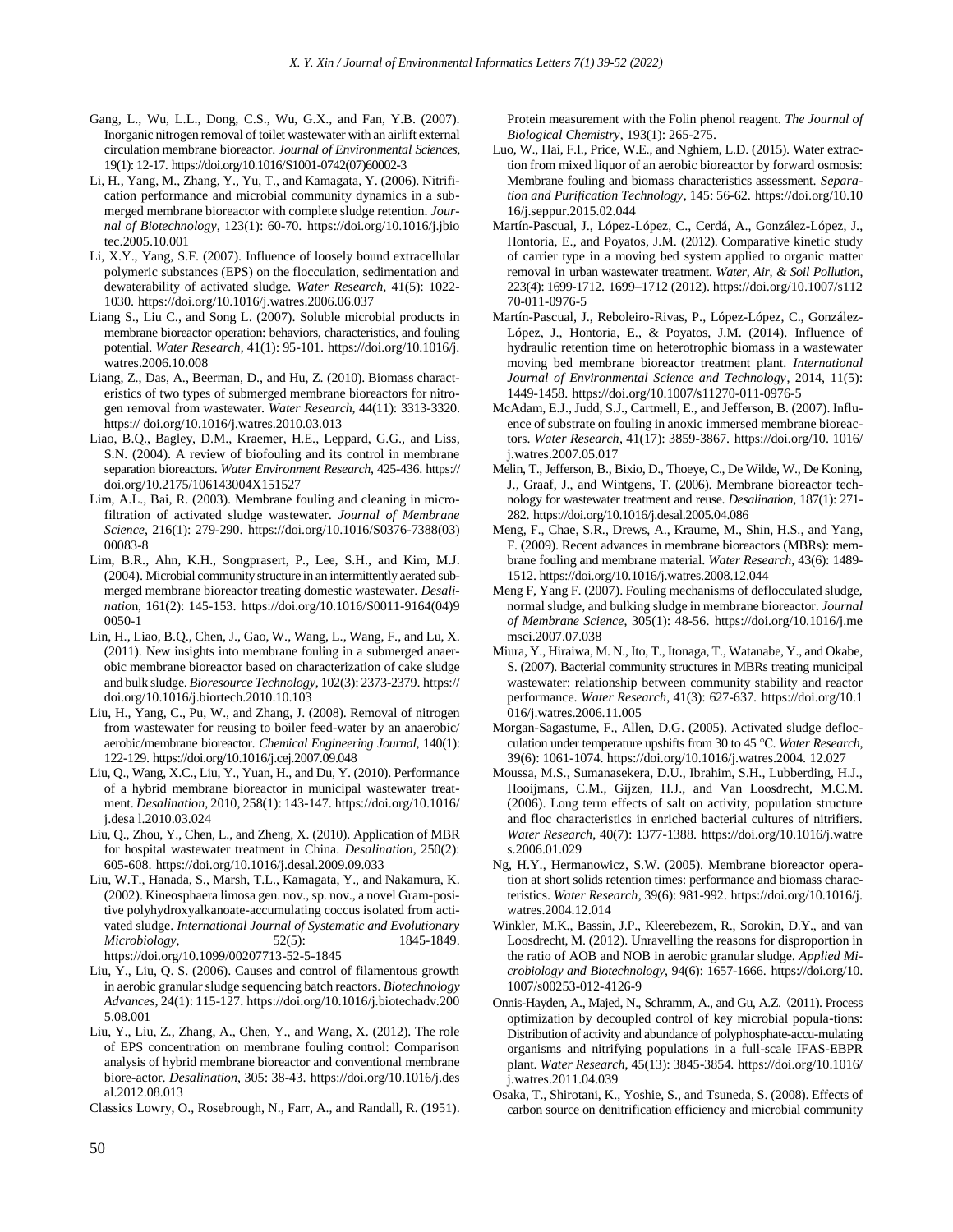structure in a saline wastewater treatment process. *Water Research*, 42(14): 3709-3718. https://doi.org/10.1016/j.watres.2008.06.007

- Pal, L., Kraigher, B., Brajer-Humar, B., Levstek, M., and Mandic-Mulec, I. (2012). Total bacterial and ammonia-oxidizer community structure in moving bed biofilm reactors treating municipal wastewater and inorganic synthetic wastewater. *Bioresource Technology*, 110: 135-143. https://doi.org/10.1016/j.biortech.2012.01.130
- Qiu, G., Ting, Y.P. (2014). Direct phosphorus recovery from municipal wastewater via osmotic membrane bioreactor (OMBR) for wastewater treatment. *Bioresource Technology*, 170: 221-229. https:// doi.org/ 10.1016/j.biortech.2014.07.103
- Qiu, G., Ting, Y.P. (2013). Osmotic membrane bioreactor for wastewater treatment and the effect of salt accumulation on system performance and microbial community dynamics. *Bioresource Technology*, 150: 287-297. https://doi.org/10.1016/j.biortech.2013.09.090
- Ravindran, V., Tsai, H.H., Williams, M.D., and Pirbazari, M. (2009). Hybrid membrane bioreactor technology for small water treatment utilities: process evaluation and primordial considerations. *Journal of Membrane Science*, 344(1): 39-54. https://doi.org/10.1016/j.me msci.2009.07.032
- Rosenberger, S., Evenblij, H., Te Poele, S., Wintgens, T., and Laabs, C. (2005). The importance of liquid phase analyses to understand fouling in membrane assisted activated sludge processes—six case studies of different European research groups. *Journal of Membrane Science*, 263(1): 113-126. https://doi.org/10.1016/j.memsci.2005.0 4.010
- Rosenberger, S., Krüger, U., Witzig, R., Manz, W., Szewzyk, U., and Kraume, M. (2002). Performance of a bioreactor with submerged membranes for aerobic treatment of municipal waste water. *Water Research*, 36(2): 413-420. https://doi.org/10.1016/S0043-1354(01) 00223-8
- Rosenberger, S., Kraume, M. (2002). Filterability of activated sludge in membrane bioreactors. *Desalination,* 146(1): 373-379. https://doi. org/10.1016/S0011-9164(02)00515-5
- Rosenberger, S., Laabs, C., Lesjean, B., Gnirss, R., Amy, G., Jekel, M., and Schrotter, J.C. (2006). Impact of colloidal and soluble organic material on membrane performance in membrane bioreactors for municipal wastewater treatment. *Water Research*, 40(4): 710-720. https://doi.org/10.1016/j.watres.2005.11.028
- Santasmasas, C., Rovira, M., Clarens, F., and Valderrama, C. (2013). Grey water reclamation by decentralized MBR prototype. *Resources, Conservation and Recycling*, 72: 102-107. https://doi.org/10.1016/ j.resconrec.2013.01.004
- Shin, H.S., Kang, S.T. (2003). Characteristics and fates of soluble microbial products in ceramic membrane bioreactor at various sludge retention times. *Water Research*, 37(1): 121-127. https://doi.org/10.1016/ S0043-1354(02)00249-X
- Sliekers, A.O., Haaijer, S., Stafsnes, M.H., Kuenen, J.G., and Jetten, M.S. (2005). Competition and coexistence of aerobic ammoniumand nitrite-oxidizing bacteria at low oxygen concentrations. *Applied Microbiology and Biotechnology*, 68(6): 808-817. https://doi.org/ 10.1007/s00253-005-1974-6
- Sombatsompop, K., Visvanathan, C., Aim, R.B. (2006). Evaluation of biofouling phenomenon in suspended and attached growth membrane bioreactor systems. *Desalination*, 201(1): 138-149. https://doi.org/1 0.1016/j.desal.2006.02.011
- Song, K.G., Kim, Y., Ahn, K.H. (2008). Effect of coagulant addition on membrane fouling and nutrient removal in a submerged membrane bioreactor. *Desalination*, 221(1): 467-474. https://doi.org/10.1016/ j.desal.2007.01.107
- Tan, J.M., Qiu, G., Ting, Y.P. (2015). Osmotic membrane bioreactor for municipal wastewater treatment and the effects of silver nanoparticles on system performance. *Journal of Cleaner Produc-tion*, 88: 146-151. https://doi.org/10.1016/j.jclepro.2014.03.037
- Ternes, T.A., Joss, A., Siegrist, H. (2004). Peer reviewed: scrutinizing phar-maceuticals and personal care products in wastewater treatment.

*Environmental Science & Technology*, 38(20): 392A-399A.

- Tran, N.H., Urase, T., Ngo, H.H., Hu, J., and Ong, S.L. (2013). Insight into metabolic and cometabolic activities of autotrophic and heterotrophic microorganisms in the biodegradation of emerging trace organic contaminants. *Bioresource Technology*, 146: 721-731. https:// doi.org/10.1016/j.biortech.2013.07.083
- Tsai, B.N., Chang, C.H., Lee, D.J. (2008). Fractionation of soluble microbial products (SMP) and soluble extracellular polymeric substances (EPS) from wastewater sludge. *Environmental Technology*, 29(10): 1127-1138. https://doi.org/10.1080/09593330802217740
- Verstraete, W., Van de Caveye, P., Diamantis, V. (2009). Maximum use of resources present in domestic "used water". *Bioresource Technology*, 100(23): 5537-5545. https://doi.org/10.1016/j.biortech.200 9.05.047
- Vrouwenvelder, J.S., Van der Kooij, D. (2001). Diagnosis, prediction and prevention of biofouling of NF and RO membranes. *Desalination*, 139(1): 65-71. https://doi.org/10.1016/S0011-9164(01)00295-8
- Vyrides, I., Stuckey, D.C. (2009). Saline sewage treatment using a submerged anaerobic membrane reactor (SAMBR): effects of activated carbon addition and biogas-sparging time. *Water Research*, 43(4): 933-942. https://doi.org/10.1016/j.watres.2008.11.054
- Wang, K.Y., Ong, R.C., Chung, T.S. (2010). Double-skinned forward osmosis membranes for reducing internal concentration polarization within the porous sublayer. *Industrial & Engineering Chemistry Research*, 49(10): 4824-4831. https://doi.org/10.1021/ie901592d
- Wilen, B.M., Jin, B., Lant, P. (2003). The influence of key chemical constituents in activated sludge on surface and flocculating properties. *Water Research*, 37(9): 2127-2139. https://doi.org/10.1016/ S0043-135 4(02)00629-2
- Wu, J., Chen, F., Huang, X., Geng, W., and Wen, X. (2006). Using inorganic coagulants to control membrane fouling in a submerged membrane bioreactor. *Desalination*, 197(1): 124-136. https://doi.org /10.1016/j.desal.2005.11.026
- Xia, S., Guo, J., Wang, R. (2008). Performance of a pilot-scale submerged membrane bioreactor (MBR) in treating bathing wastewater. *Bioresource Technology*, 99(15): 6834-6843. https://doi.org/10.1016/j.bi ortech.2008.01.044
- Yang, Q.Y., Yang, T., Wang, H.J., and Liu, K.Q. (2009). Filtration characteristics of activated sludge in hybrid membrane bioreactor with porous suspended carriers (HMBR). *Desalination*, 249(2): 507-514. https://doi.org/10.1016/j.desal.2008.08.013
- Yang, S., Yang, F., Fu, Z., and Lei, R. (2009). Comparison between a moving bed membrane bioreactor and a conventional membrane bioreactor on membrane fouling. *Bioresource Technology*, 100(24): 6655-6657. https://doi.org/10.1016/j.biortech.2009.07.009
- Yang, S., Yang, F., Fu, Z., and Lei, R. (2009). Comparison between a moving bed membrane bioreactor and a conventional membrane bioreactor on organic carbon and nitrogen removal. *Bioresource Technology*, 100(8): 2369-2374. https://doi.org/10.1016/j.biortech. 2008.1 1.022
- Yang, S., Yang, F. (2011). Nitrogen removal via short-cut simultaneous nitrification and denitrification in an intermittently aerated moving bed membrane bioreactor. *Journal of Hazardous Materials*, 195: 318-323. https://doi.org/10.1016/j.jhazmat.2011.08.045
- Yang, W., Cicek, N., Ilg, J. (2006). State-of-the-art of membrane bioreactors: Worldwide research and commercial applications in North America. *Journal of Membrane Science*, 270(1): 201-211. https://do i.org/10.1016/j.memsci.2005.07.010
- Yap, W.J., Zhang, J., Lay, W.C., Cao, B., Fane, A.G., and Liu, Y. (2012). State of the art of osmotic membrane bioreactors for water reclamation. *Bioresource Technology*, 122: 217-222. https://doi.org /10.1016/j.biortech.2012.03.060
- Ye, Y., Le Clech, P., Chen, V., Fane, A.G., and Jefferson, B. (2005). Fouling mechanisms of alginate solutions as model extracellular polymeric substances. *Desalination*, 175(1): 7-20. https://doi.org/1